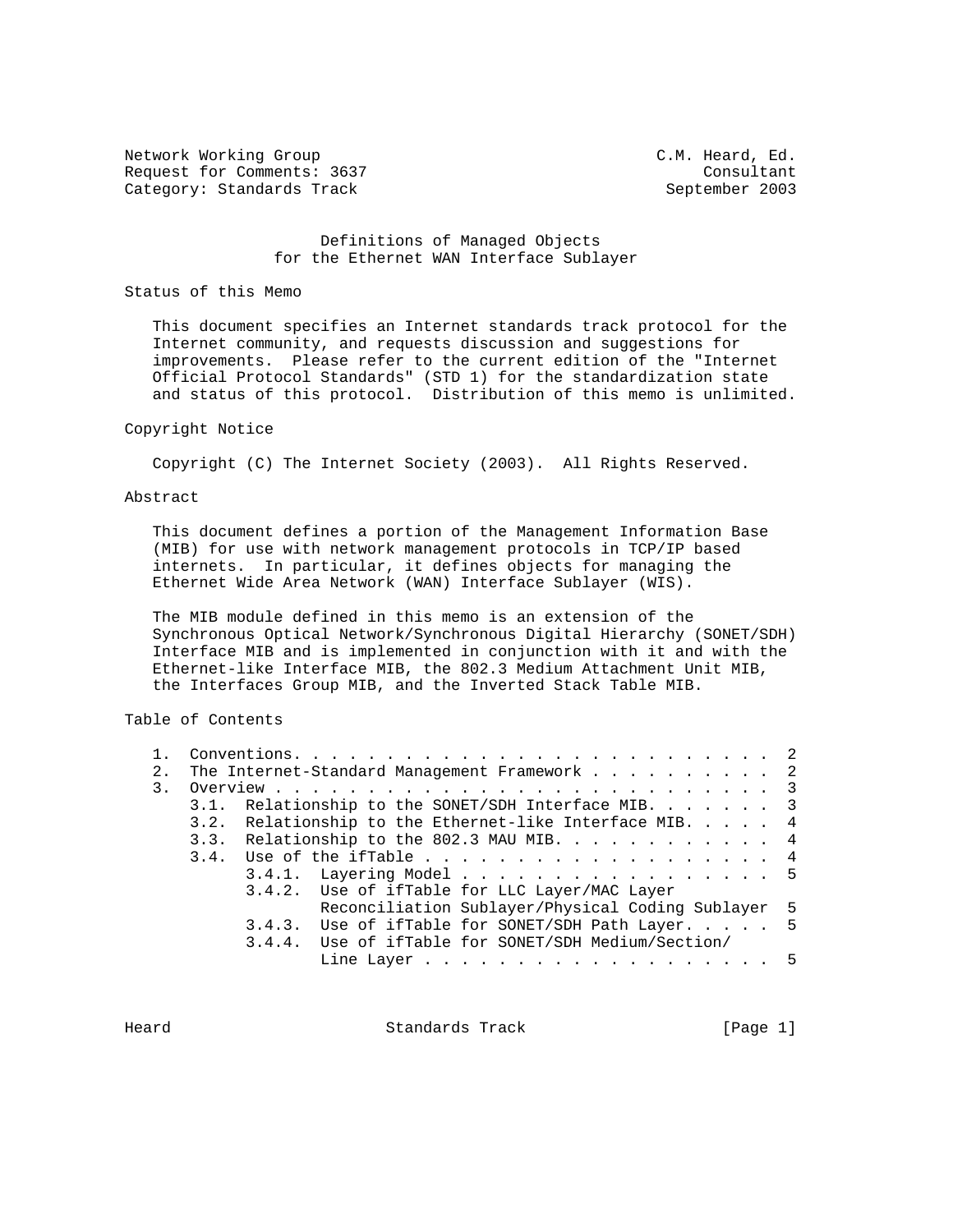|    | 3.5. | SONET/SDH Terminology. 6                             |  |  |  |  |  |  |  |  |  |
|----|------|------------------------------------------------------|--|--|--|--|--|--|--|--|--|
|    | 3.6. | Mapping of IEEE 802.3 Managed Objects. 7             |  |  |  |  |  |  |  |  |  |
|    | 3.7. | Mapping of SNMP Objects to WIS Station Management    |  |  |  |  |  |  |  |  |  |
|    |      |                                                      |  |  |  |  |  |  |  |  |  |
|    | 3.8. | Structure of the MIB Module 14                       |  |  |  |  |  |  |  |  |  |
|    |      | 3.8.1. etherWisDeviceTable. 14                       |  |  |  |  |  |  |  |  |  |
|    |      | 3.8.2. etherWisSectionCurrentTable. 15               |  |  |  |  |  |  |  |  |  |
|    |      | 3.8.3. etherWisPathCurrentTable 15                   |  |  |  |  |  |  |  |  |  |
|    |      | 3.8.4. etherWisFarEndPathCurrentTable 15             |  |  |  |  |  |  |  |  |  |
| 4. |      |                                                      |  |  |  |  |  |  |  |  |  |
| 5. |      | Intellectual Property Statement. 30                  |  |  |  |  |  |  |  |  |  |
| 6. |      |                                                      |  |  |  |  |  |  |  |  |  |
| 7. |      |                                                      |  |  |  |  |  |  |  |  |  |
| 8. |      |                                                      |  |  |  |  |  |  |  |  |  |
|    |      | 8.1. Normative References 32                         |  |  |  |  |  |  |  |  |  |
|    |      | 8.2. Informative References 33                       |  |  |  |  |  |  |  |  |  |
|    |      | Appendix A: Collection of Performance Data Using WIS |  |  |  |  |  |  |  |  |  |
|    |      |                                                      |  |  |  |  |  |  |  |  |  |
|    |      |                                                      |  |  |  |  |  |  |  |  |  |
|    |      |                                                      |  |  |  |  |  |  |  |  |  |
|    |      |                                                      |  |  |  |  |  |  |  |  |  |
|    |      |                                                      |  |  |  |  |  |  |  |  |  |

1. Conventions

 The key words "MUST", "MUST NOT", "REQUIRED", "SHALL", "SHALL NOT", "SHOULD", "SHOULD NOT", "RECOMMENDED", "NOT RECOMMENDED", "MAY", and "OPTIONAL", when they appear in this document, are to be interpreted as described in BCP 14, RFC 2119 [RFC2119].

2. The Internet-Standard Management Framework

 For a detailed overview of the documents that describe the current Internet-Standard Management Framework, please refer to section 7 of RFC 3410 [RFC3410].

 Managed objects are accessed via a virtual information store, termed the Management Information Base or MIB. MIB objects are generally accessed through the Simple Network Management Protocol (SNMP). Objects in the MIB are defined using the mechanisms defined in the Structure of Management Information (SMI). This memo specifies a MIB module that is compliant to the SMIv2, which is described in STD 58, RFC 2578 [RFC2578], STD 58, RFC 2579 [RFC2579] and STD 58, RFC 2580 [RFC2580].

Heard **Standards Track** [Page 2]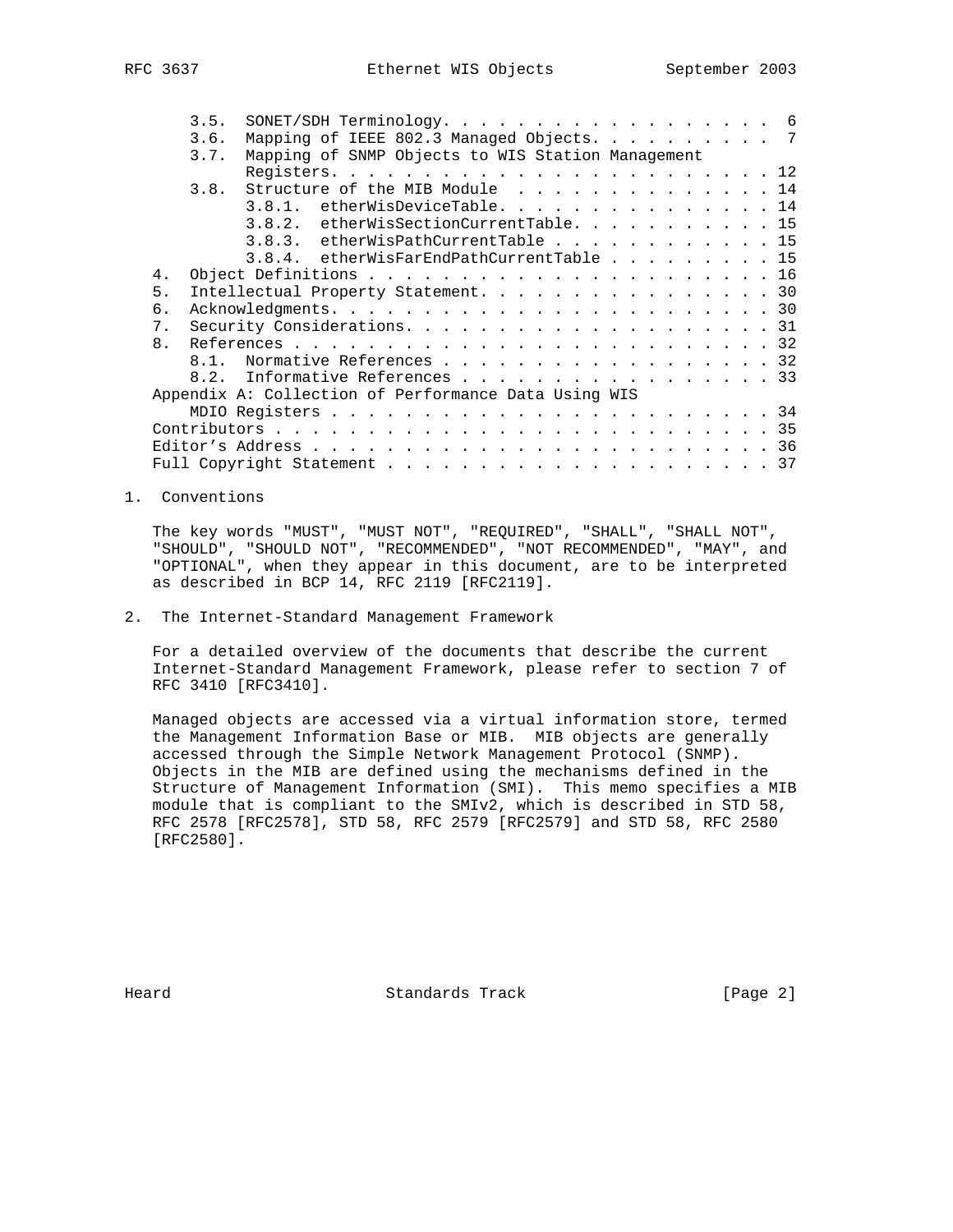# 3. Overview

 The objects defined in this memo are used in conjunction with objects defined in the Interfaces Group MIB [RFC2863], the SONET/SDH Interface MIB [RFC3592], and the 802.3 MAU MIB [RFC3636] to manage the Ethernet Wide Area Network (WAN) Interface Sublayer (WIS) defined in [802.3ae]. The WIS contains functions to perform OC-192c/VC-4-64c framing and scrambling. It resides between the Physical Coding Sublayer (PCS) and the Physical Medium Attachment (PMA) sublayer within a 10GBASE-W 10 Gb/s WAN-compatible physical layer device (PHY) and may be used in conjunction with any of the PCS, PMA, and Physical Medium Dependent (PMD) sublayers defined in [802.3ae] for 10GBASE-W PHYs. Three types of 10GBASE-W PHYs are defined, distinguished by the type of optics employed: 10GBASE-SW, 10GBASE-LW, and 10GBASE-EW. The objects defined in this memo may be used to manage an Ethernet interface employing any type of 10GBASE-W PHY. They do not apply to any other kind of interface. In particular, they do not apply to so-called Ethernet Line Terminating Equipment (ELTE) residing within a SONET network element that uses the 10GBASE-W PMA/PMD sublayers but otherwise acts as SONET Line Terminating Equipment (LTE).

 The objects presented here -- along with those incorporated by reference from the Interfaces Group MIB, the SONET/SDH Interface MIB, and the 802.3 MAU MIB -- are intended to provide exact representations of the mandatory attributes in the oWIS managed object class (i.e., the members of the pWISBasic package) defined in Clause 30 and Annex 30A of [802.3ae]. They are also intended to provide approximate representations of the optional attributes (i.e., the members of the pWISOptional package). Some objects with no analogues in oWIS are defined to support WIS testing features required by Clause 50 of [802.3ae].

## 3.1. Relationship to the SONET/SDH Interface MIB

 Since the Ethernet WAN Interface Sublayer was designed to be SONET compatible, information similar to that provided by most of the members of the oWIS managed object class is available from objects defined in the SONET-MIB [RFC3592]. Thus, the MIB module defined in this memo is a sparse augmentation of the SONET-MIB -- in other words, every table defined here is an extension of some table in the SONET-MIB -- and its compliance statement REQUIRES that an agent implementing the objects defined in this memo also implement the relevant SONET-MIB objects. That includes all objects required by sonetCompliance2 as well as some that it leaves optional.

 It should be noted that some of the objects incorporated by reference from the SONET-MIB -- specifically, the threshold objects and interval counter objects -- provide only approximate representations

Heard Standards Track [Page 3]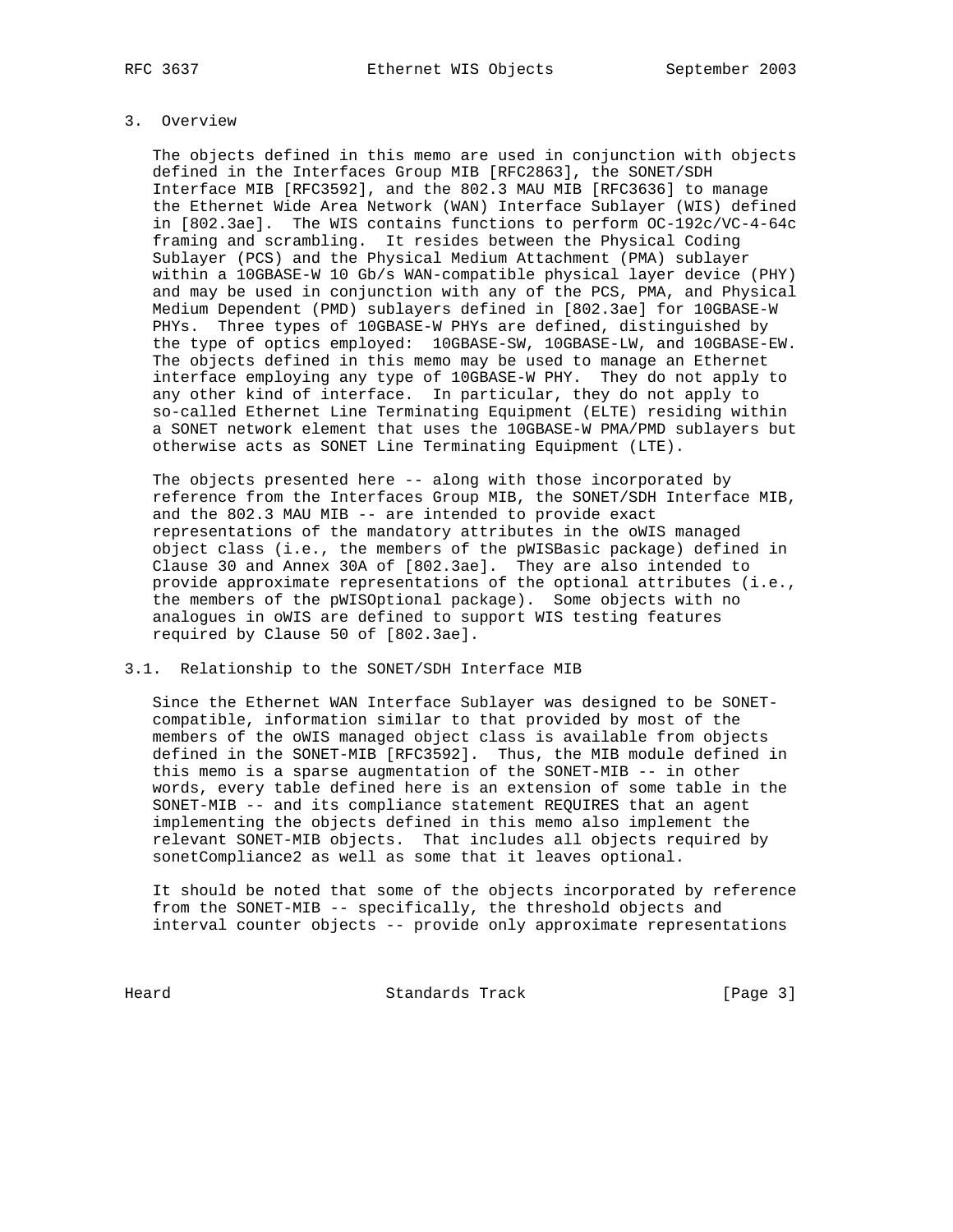of the corresponding oWIS attributes, as detailed in Section 3.6. An alternative approach would have been to define new objects to exactly match the oWIS definitions. That approach was rejected because the SONET-MIB objects are already used in deployed systems to manage the SONET sublayers of ATM over SONET and PPP over SONET interfaces, and it was deemed undesirable to use a different scheme to manage the SONET sublayers of 10 Gb/s WAN-compatible Ethernet interfaces. Note that the approach adopted by this memo requires no hardware support beyond that mandated by [802.3ae] subclause 50.3.11.

3.2. Relationship to the Ethernet-like Interface MIB

 An interface which includes the Ethernet WIS is, by definition, an Ethernet-like interface, and an agent implementing the objects defined in this memo MUST implement the objects required by the dot3Compliance2 compliance statement in the EtherLike-MIB.

3.3. Relationship to the 802.3 MAU MIB

 Support for the mauModIfCompl3 compliance statement of the MAU-MIB [RFC3636] is REQUIRED for all Ethernet-like interfaces. The MAU-MIB is needed in order to allow applications to control and/or determine the media type in use. That is important for devices than can support both the 10GBASE-R 10 Gb/s LAN format (which does not include the WIS) and the 10GBASE-W 10 Gb/s WAN format (which does include the WIS). The MAU-MIB also provides the means to put a device in standby mode or to reset it; the latter may be used to re-initialize the WIS.

3.4. Use of the ifTable

 This section specifies how the ifTable, as defined in [RFC2863], is used for the Ethernet WIS application.

Heard Standards Track [Page 4]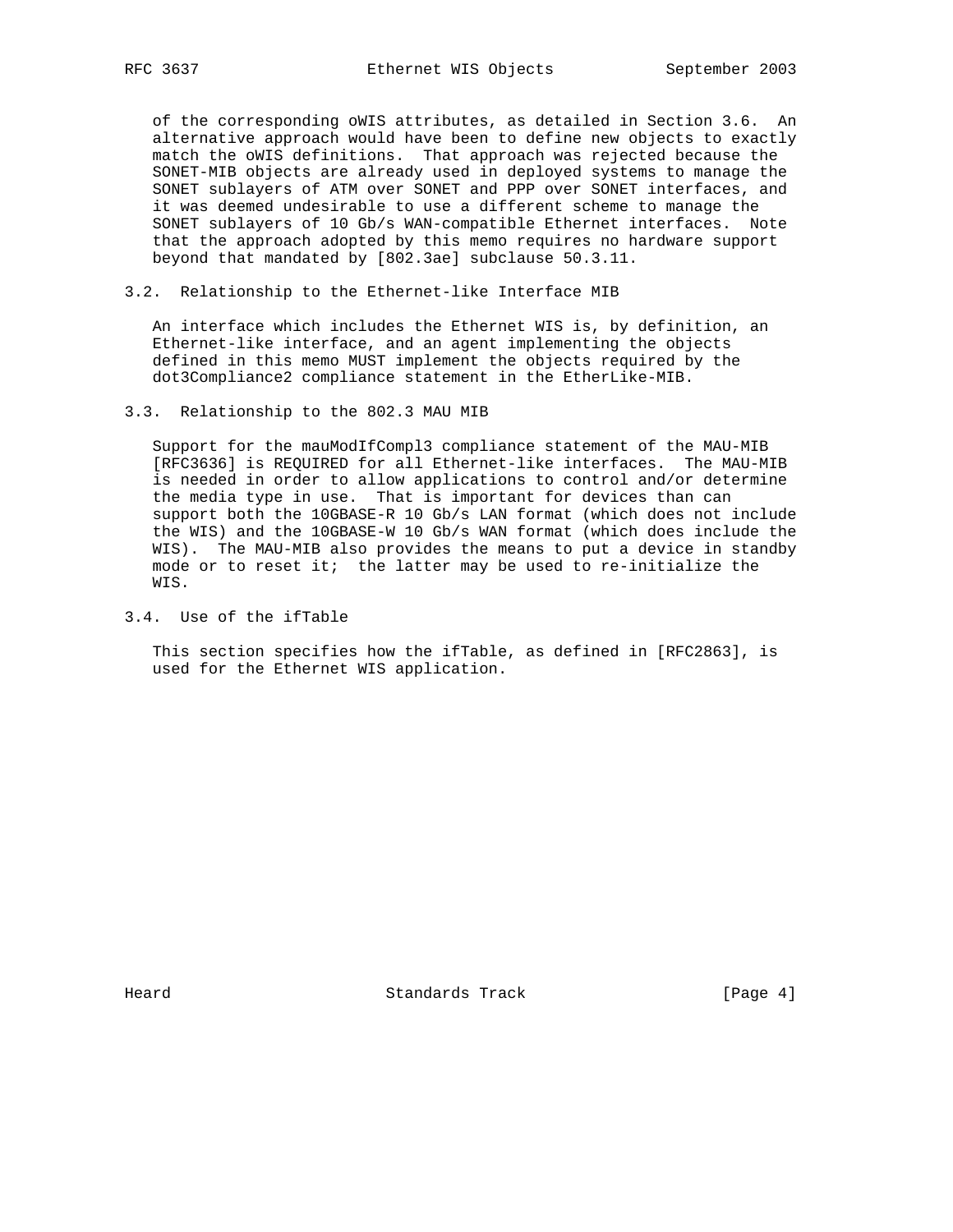# 3.4.1. Layering Model

 Ethernet interfaces that employ the WIS are layered as defined in [802.3ae]. The corresponding use of the ifTable [RFC2863] is shown in the figure below.

| LLC Layer                |     |             |                                                   |
|--------------------------|-----|-------------|---------------------------------------------------|
| MAC Layer                |     |             |                                                   |
| Reconciliation Sublayer  |     | > 1 ifEntry | $ifType: \, \, \text{ethernet} \, \text{Smod}(6)$ |
| Physical Coding Sublayer |     |             |                                                   |
| Path Layer               | $+$ | > 1 ifEntry | ifType: sonetPath(50)                             |
| Line Layer               |     |             |                                                   |
| Section Layer            |     | > 1 ifEntry | ifType: sonet(39)                                 |
| Physical Medium Layer    |     |             |                                                   |
|                          |     |             |                                                   |

Figure 1 - Use of ifTable for an Ethernet WIS port

 The exact configuration and multiplexing of the layers is maintained in the ifStackTable [RFC2863] and in the ifInvStackTable [RFC2864].

3.4.2. Use of ifTable for LLC Layer/MAC Layer/Reconciliation Sublayer/Physical Coding Sublayer

 The ifTable MUST be used as specified in [RFC3635] and [RFC3636] for the LLC Layer/MAC Layer/Reconciliation Sublayer/Physical Coding Sublayer.

3.4.3. Use of ifTable for SONET/SDH Path Layer

 The ifTable MUST be used as specified in [RFC3592] for the SONET/SDH Path Layer. The value of ifHighSpeed is set to 9585. ifSpeed reports a value of 4294967295.

3.4.4. Use of ifTable for SONET/SDH Medium/Section/Line Layer

 The ifTable MUST be used as specified in [RFC3592] for the SONET/SDH Medium/Section/Line Layer. The value of ifHighSpeed is set to 9953. ifSpeed reports a value of 4294967295.

Heard **Standards Track** [Page 5]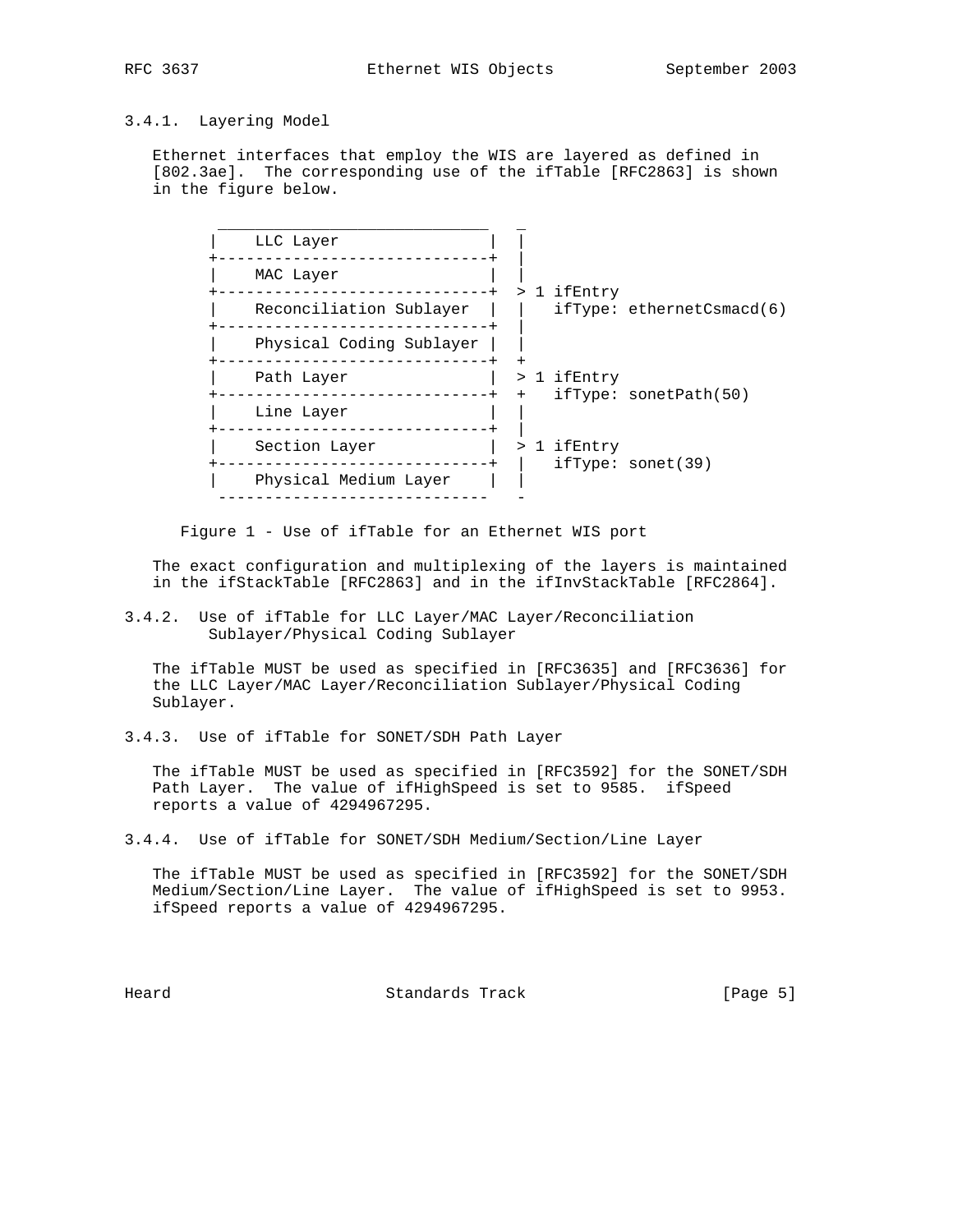## 3.5. SONET/SDH Terminology

 The SONET/SDH terminology used in [802.3ae] is mostly the same as in [RFC3592], but there are a few differences. In those cases the definitions in [802.3ae] take precedence. The specific differences are as follows.

Unequipped

 This defect is not defined by [802.3ae]. An implementation that supports it SHOULD report it by setting the sonetPathUnequipped bit in the appropriate instance of sonetPathCurrentStatus.

Signal Label Mismatch

 This defect is called Payload Label Mismatch (PLM) in [802.3ae]. It is reported by setting both the sonetPathSignalLabelMismatch bit in the appropriate instance of sonetPathCurrentStatus (defined in [RFC3592]) and the etherWisPathPLM bit in the corresponding instance of etherWisPathCurrentStatus (defined below).

Loss of Codegroup Delineation

 [802.3ae] defines Loss of Codegroup Delineation (LCD) as occurring when the Physical Coding Sublayer is unable to locate 64B/66B code group boundaries. There is no analogous defect defined in [RFC3592]. It is reported by setting the etherWisPathLCD bit in the appropriate instance of the object etherWisPathCurrentStatus defined below.

# STS-Path Remote Defect Indication

 [802.3ae] mandates the use of ERDI-P (Enhanced Remote Defect Indication - Path) defined in [T1.231] to signal remote server defects (triggered by path AIS or path LOP) and remote payload defects (triggered by Payload Label Mismatch or Loss of Codegroup Delineation). [RFC3592] defines the one-bit RDI-P (Remote Defect Indication - Path), which signals remote server detects (i.e., path AIS and path LOP) only. An implementation of the MIB module defined in this memo MUST set the sonetPathSTSRDI bit in the appropriate instance of sonetPathCurrentStatus when it receives an ERDI-P server defect indication from the remote end. Both ERDI-P payload defects and ERDI-P server defects are reported in the object etherWisFarEndPathCurrentStatus defined below.

Heard **Standards Track** [Page 6]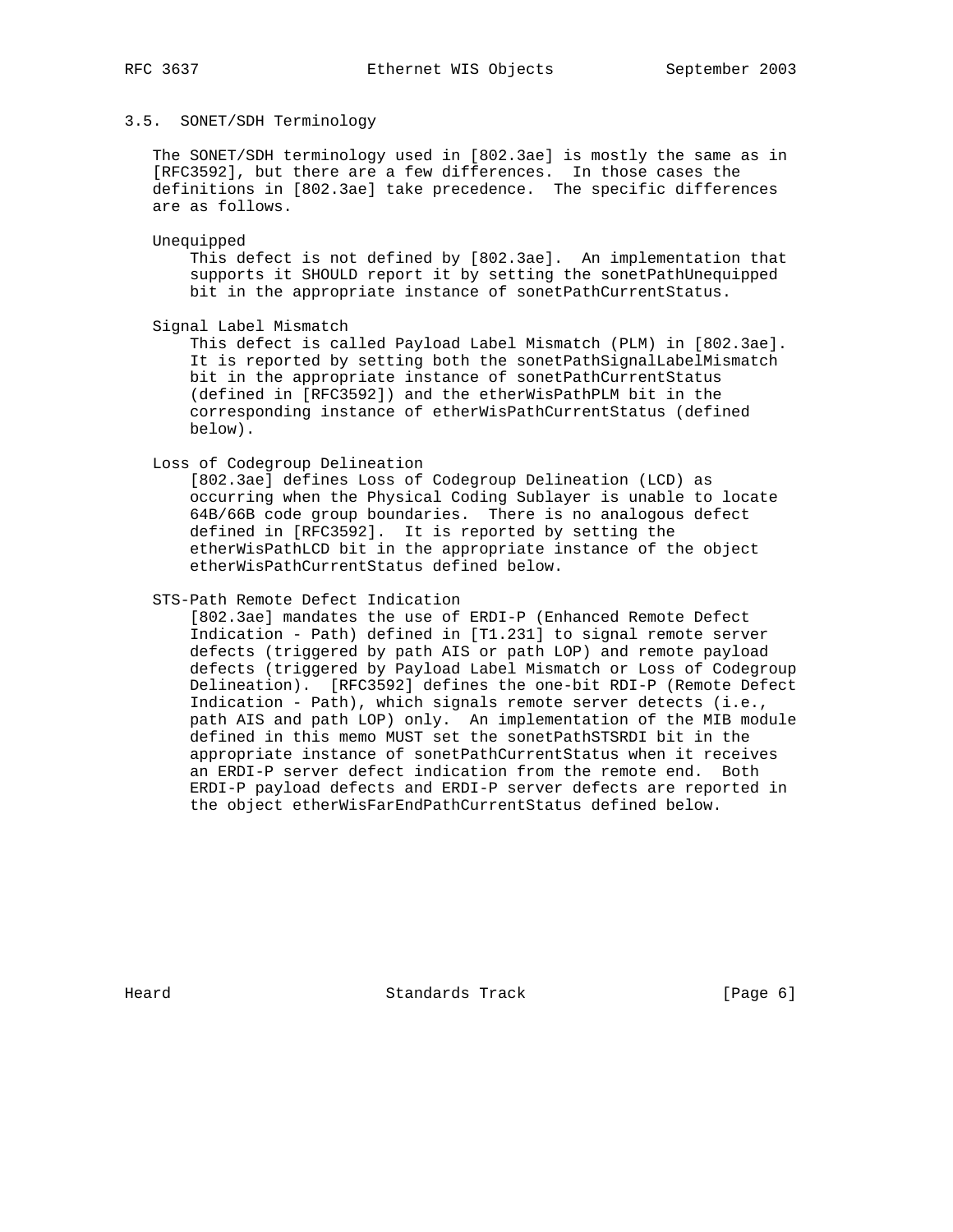Path Coding Violations In [802.3ae] the path layer CV count is based on block errors and not BIP-8 errors, i.e., it is incremented only once for each B3 byte that indicates incorrect parity, regardless of the number of bits in error. Note that Section 8.4.5.1 of [T1.231] allows either path BIP-8 errors or path block errors to be used for the path layer error count. 3.6. Mapping of IEEE 802.3 Managed Objects This section contains the mapping between oWIS managed objects defined in [802.3ae] and managed objects defined in this document and in associated MIB modules, i.e., the IF-MIB [RFC2863], the SONET-MIB [RFC3592], and the MAU-MIB [RFC3636]. IEEE 802.3 Managed Object Corresponding SNMP Object oWIS - pWISBasic package aWISID  $IF-MIB - ifIndex$ <br>
aSectionStatus SONET-MIB - sonet<br>
aLineStatus SONET-MIB - sonet<br>
aPathStatus etherWisPathCurre SONET-MIB - sonetSectionCurrentStatus SONET-MIB - sonetLineCurrentStatus aPathStatus etherWisPathCurrentStatus<br>aFarEndPathStatus etherWisFarEndPathCurrent aFarEndPathStatus etherWisFarEndPathCurrentStatus oWIS - pWISOptional package aSectionSESThreshold SONET-MIB - sonetSESthresholdSet aSectionSESs SONET-MIB - sonetSectionCurrentSESs + sonetSectionCurrentSESs<br>sonetSectionIntervalSESs aSectionESs SONET-MIB - sonetSectionCurrentESs + sonetSectionIntervalESs aSectionSEFSs SONET-MIB - sonetSectionCurrentSEFSs + sonetSectionIntervalSEFSs aSectionCVs SONET-MIB - sonetSectionCurrentCVs + sonetSectionIntervalCVs aJ0ValueTX etherWisSectionCurrentJ0Transmitted aJ0ValueRX etherWisSectionCurrentJ0Received<br>aLineSESThreshold SONET-MIB - sonetSESthresholdSet SONET-MIB - sonetSESthresholdSet aLineSESs SONET-MIB - sonetLineCurrentSESs + sonetLineIntervalSESs aLineESs SONET-MIB - sonetLineCurrentESs +

 sonetLineIntervalESs aLineCVs SONET-MIB - sonetLineCurrentCVs + sonetLineIntervalCVs aFarEndLineSESs SONET-MIB - sonetFarEndLineCurrentSESs + sonetFarEndLineIntervalSESs aFarEndLineESs SONET-MIB - sonetFarEndLineCurrentESs + sonetFarEndLineIntervalESs aFarEndLineCVs SONET-MIB - sonetFarEndLineCurrentCVs +

Heard **Standards Track** [Page 7]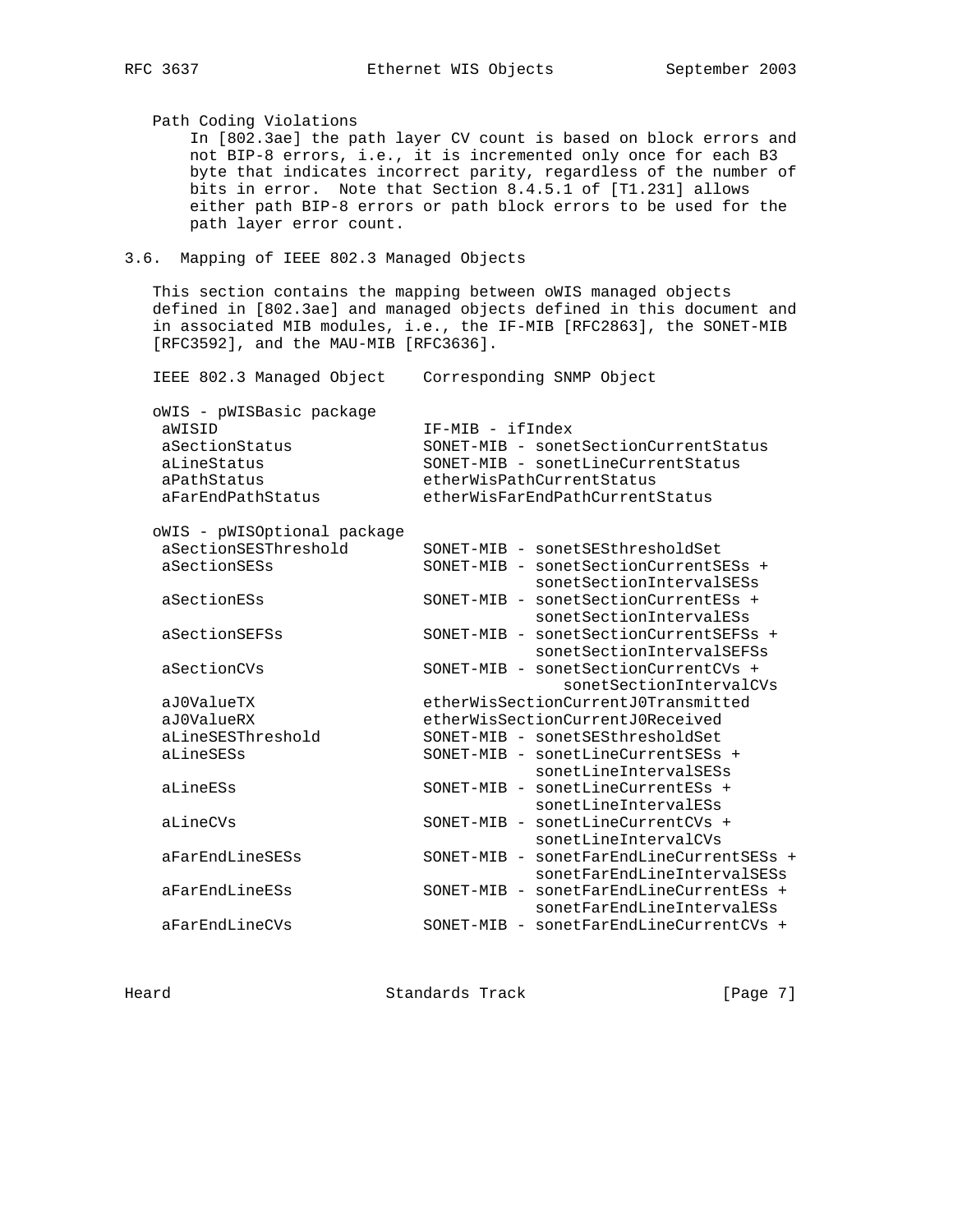|                   |           | sonetFarEndLineIntervalCVs               |
|-------------------|-----------|------------------------------------------|
| aPathSESThreshold | SONET-MIB | - sonetSESthresholdSet                   |
| aPathSESs         | SONET-MIB | - sonetPathCurrentSESs +                 |
|                   |           | sonetPathIntervalSESs                    |
| aPathESs          | SONET-MIB | - sonetPathCurrentESs +                  |
|                   |           | sonetPathIntervalESs                     |
| aPathCVs          |           | SONET-MIB - sonetPathCurrentCVs +        |
|                   |           | sonetPathIntervalCVs                     |
| aJ1ValueTX        |           | etherWisPathCurrentJ1Transmitted         |
| aJ1ValueRX        |           | etherWisPathCurrentJ1Received            |
| aFarEndPathSESs   |           | SONET-MIB - sonetFarEndPathCurrentSESs + |
|                   |           | sonetFarEndPathIntervalSESs              |
| aFarEndPathESs    | SONET-MIB | - sonetFarEndPathCurrentESs +            |
|                   |           | sonetFarEndPathIntervalESs               |
| aFarEndPathCVs    | SONET-MIB | - sonetFarEndPathCurrentCVs +            |
|                   |           | sonetFarEndPathIntervalCVs               |

 It should be noted that the threshold and counter objects imported from the SONET-MIB are not completely equivalent to the corresponding IEEE 802.3 objects. The specific differences are as follows:

IEEE 802.3 Managed Object How Corresponding SNMP Object Differs

- aSectionSESThreshold This object is defined in [802.3ae] as an integer with one instance per interface. sonetSESthresholdSet is an enumerated value that has one instance per network element; it controls the thresholds for all layers simultaneously and allows only certain discrete values to be selected.
- aSectionSESs This object is defined in [802.3ae] as a generalized nonresetable counter. The objects sonetSectionCurrentSESs and sonetSectionIntervalSESs are 15-minute interval counters.
- aSectionESs This object is defined as a generalized nonresetable counter in [802.3ae]. The objects sonetSectionCurrentESs and sonetSectionIntervalESs are 15-minute interval counters.

Heard **Standards Track** [Page 8]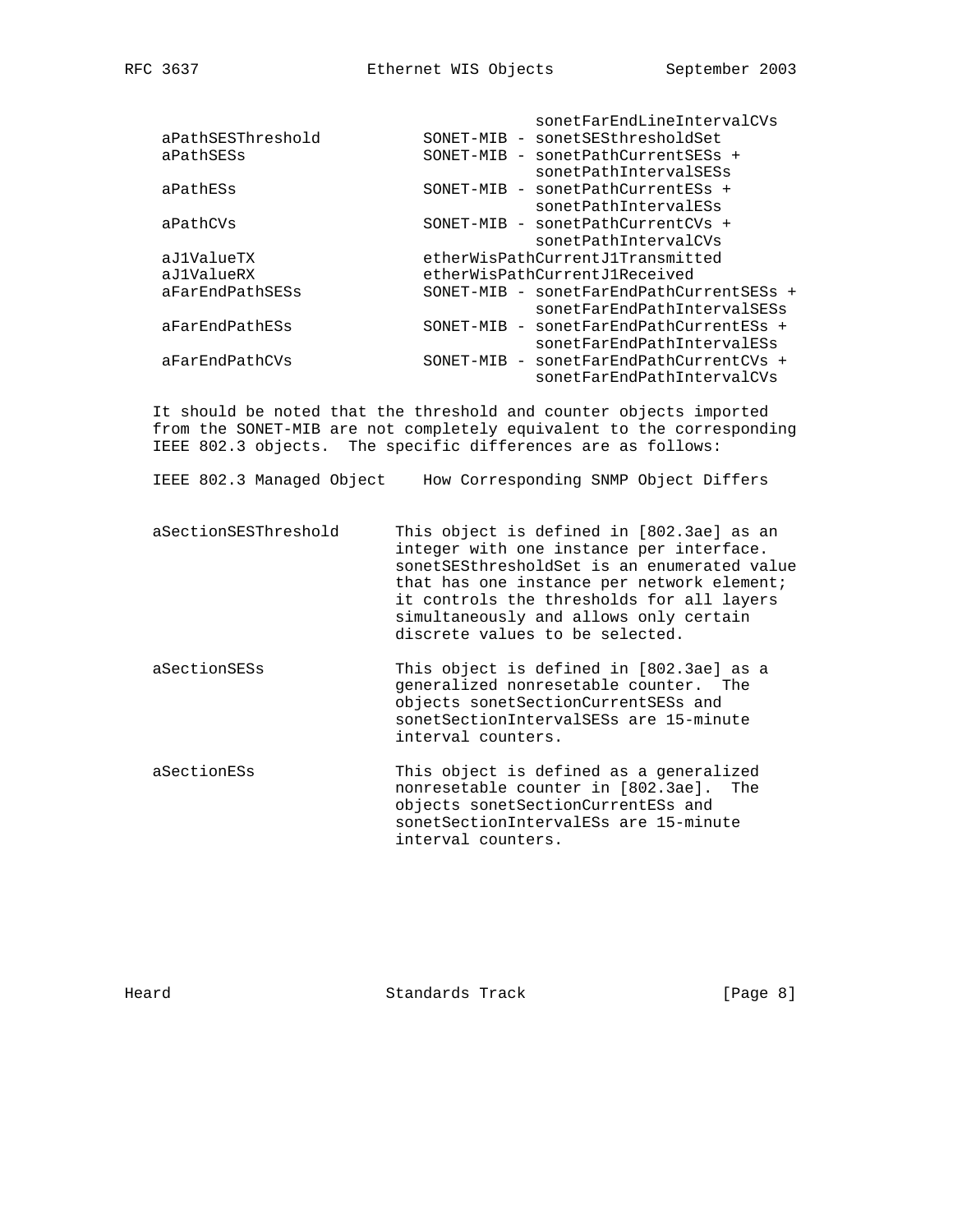aSectionSEFSs This object is defined as a generalized nonresetable counter in [802.3ae]. The objects sonetSectionCurrentSEFSs and sonetSectionIntervalSEFSs are 15-minute interval counters.

 aSectionCVs This object is defined as a generalized nonresetable counter in [802.3ae], and it is not subject to inhibiting. The objects sonetSectionCurrentCVs and sonetSectionIntervalCVs are 15-minute interval counters, and they are inhibited (not incremented) during one-second intervals that qualify as severely errored seconds.

 aLineSESThreshold This object is defined in [802.3ae] as an integer with one instance per interface. sonetSESthresholdSet is an enumerated value that has one instance per network element; it controls the thresholds for all layers simultaneously and allows only certain discrete values to be selected.

 aLineSESs This object is defined as a generalized nonresetable counter in [802.3ae], and it is not subject to inhibiting. The objects sonetLineCurrentSESs and sonetLineIntervalSESs are 15-minute interval counters, and they are inhibited (not incremented) during one-second intervals that qualify as unavailable seconds.

 aLineESs This object is defined as a generalized nonresetable counter in [802.3ae], and it is not subject to inhibiting. The objects sonetLineCurrentESs and sonetLineIntervalESs are 15-minute interval counters, and they are inhibited (not incremented) during one-second intervals that qualify as unavailable seconds.

 aLineCVs This object is defined as a generalized nonresetable counter in [802.3ae], and it is not subject to inhibiting. The objects sonetLineCurrentCVs and sonetLineIntervalCVs are 15-minute interval

Heard **Standards Track** [Page 9]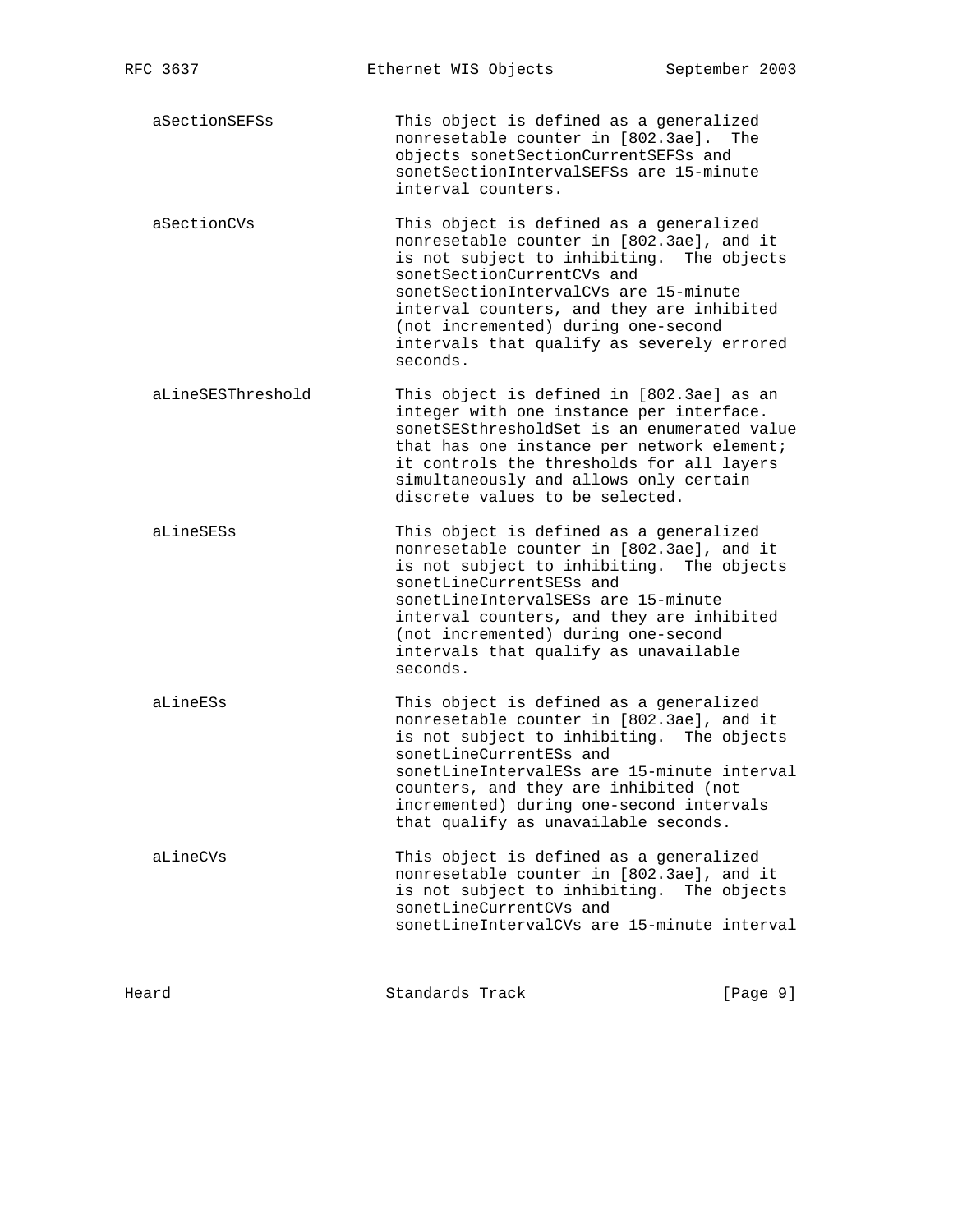counters, and they are inhibited (not incremented) during one-second intervals that qualify either as severely errored seconds or as unavailable seconds.

 aFarEndLineSESs This object is defined as a generalized nonresetable counter in [802.3ae], and it is not subject to inhibiting. The objects sonetFarEndLineCurrentSESs and sonetFarEndLineIntervalSESs are 15-minute interval counters, and they are inhibited (not incremented) during one-second intervals that qualify as unavailable seconds.

- aFarEndLineESs This object is defined as a generalized nonresetable counter in [802.3ae], and it is not subject to inhibiting. The objects sonetFarEndLineCurrentESs and sonetFarEndLineIntervalESs are 15-minute interval counters, and they are inhibited (not incremented) during one-second intervals that qualify as unavailable seconds.
- aFarEndLineCVs This object is defined as a generalized nonresetable counter in [802.3ae], and it is not subject to inhibiting. The objects sonetFarEndLineCurrentCVs and sonetFarEndLineIntervalCVs are 15-minute interval counters, and they are inhibited (not incremented) during one-second intervals that qualify either as severely errored seconds or as unavailable seconds.
- aPathSESThreshold This object is defined in [802.3ae] as an integer with one instance per interface. sonetSESthresholdSet is an enumerated value that has one instance per network element; it controls the thresholds for all layers simultaneously and allows only certain discrete values to be selected.
- aPathSESs This object is defined as a generalized nonresetable counter in [802.3ae], and it is not subject to inhibiting. The objects sonetPathCurrentSESs and sonetPathIntervalSESs are 15-minute

| Heard | Standards Track | [Page 10] |  |
|-------|-----------------|-----------|--|
|       |                 |           |  |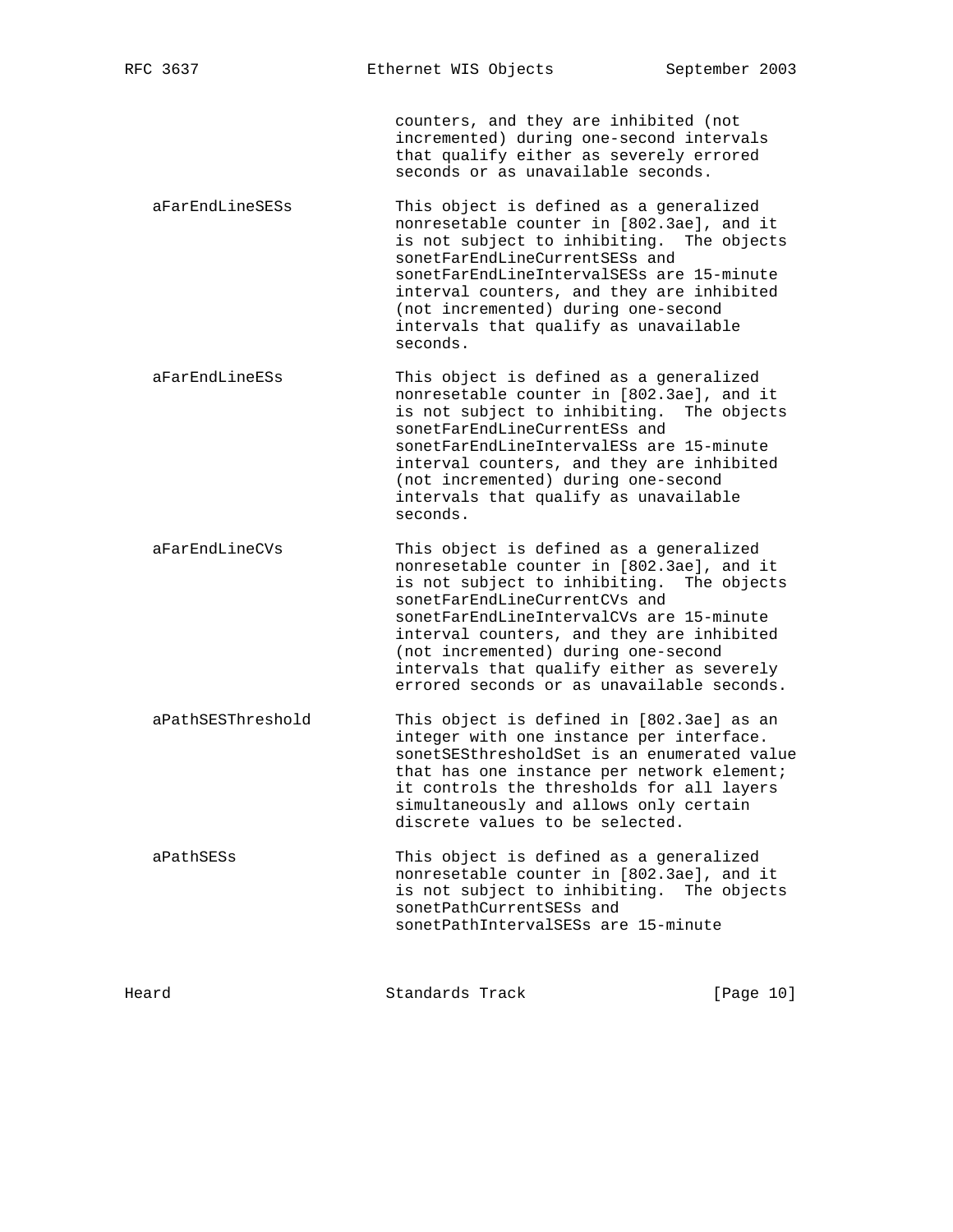interval counters, and they are inhibited (not incremented) during one-second intervals that qualify as unavailable seconds. In addition, [802.3ae] includes PLM-P and LCD-P defects in the criteria for declaring path layer severely errored seconds, while [RFC3592] does not.

 aPathESs This object is defined as a generalized nonresetable counter in [802.3ae], and it is not subject to inhibiting. The objects sonetPathCurrentESs and sonetPathIntervalESs are 15-minute interval counters, and they are inhibited (not incremented) during one-second intervals that qualify as unavailable seconds. In addition, [802.3ae] includes PLM-P and LCD-P defects in the criteria for declaring path layer errored seconds, while [RFC3592] does not.

 aPathCVs This object is defined as a generalized nonresetable counter in [802.3ae], and it is not subject to inhibiting. The objects sonetPathCurrentCVs and sonetPathIntervalCVs are 15-minute interval counters, and they are inhibited (not incremented) during one-second intervals that qualify either as severely errored seconds or as unavailable seconds.

 aFarEndPathSESs This object is defined as a generalized nonresetable counter in [802.3ae], and it is not subject to inhibiting. The objects sonetFarEndPathCurrentSESs and sonetFarEndPathIntervalSESs are 15-minute interval counters, and they are inhibited (not incremented) during one-second intervals that qualify as unavailable seconds. In addition, [802.3ae] includes far-end PLM-P and LCD-P defects in the criteria for declaring far-end path layer severely errored seconds, while [RFC3592] does not.

 aFarEndPathESs This object is defined as a generalized nonresetable counter in [802.3ae], and it is not subject to inhibiting. The objects

Heard **Standards Track** [Page 11]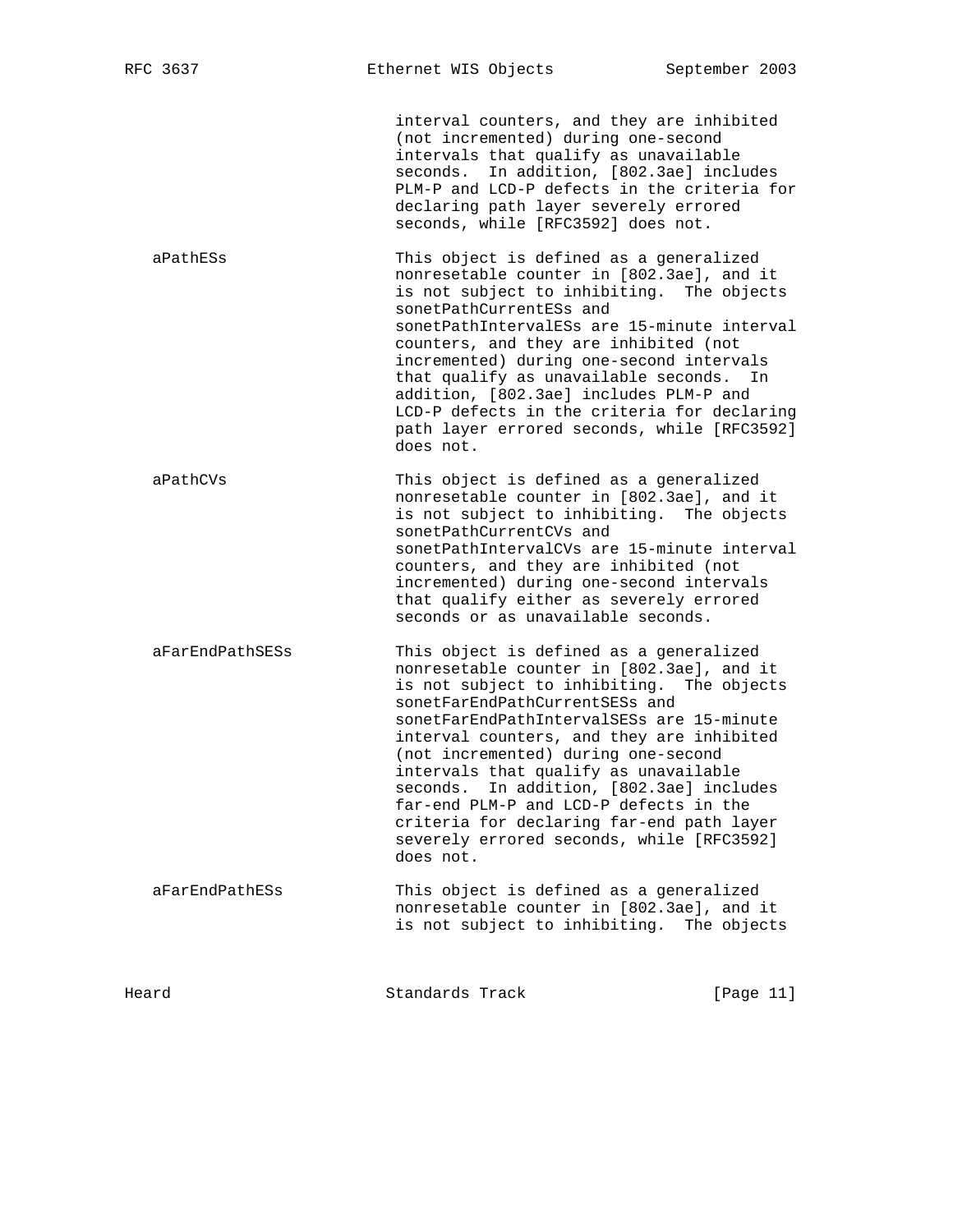sonetFarEndPathCurrentESs and sonetFarEndPathIntervalESs are 15-minute interval counters, and they are inhibited (not incremented) during one-second intervals that qualify as unavailable seconds. In addition, [802.3ae] includes far-end PLM-P and LCD-P defects in the criteria for declaring far-end path layer errored seconds, while [RFC3592] does not.

 aFarEndPathCVs This object is defined as a generalized nonresetable counter in [802.3ae], and it is not subject to inhibiting. The objects sonetFarEndPathCurrentCVs and sonetFarEndPathIntervalCVs are 15-minute interval counters, and they are inhibited (not incremented) during one-second intervals that qualify either as severely errored seconds or as unavailable seconds.

 Note: despite the semantic differences between the threshold objects and counter objects imported from the SONET-MIB and the corresponding IEEE 802.3 objects, the hardware support mandated by [802.3ae] subclause 50.3.11 suffices for both. See Appendix A for details.

3.7. Mapping of SNMP Objects to WIS Station Management Registers

 Some of the objects defined in this memo or incorporated by reference from the SONET-MIB [RFC3592] or the MAU-MIB [RFC3636] require WIS-specific hardware support. [802.3ae] subclause 50.3.11 specifies WIS management interface requirements, including a required subset of the WIS Management Data Input/Output (MDIO) registers defined in [802.3ae] subclause 45.2.2. The table below provides a cross reference between those managed objects and the WIS MDIO registers from the subset in [802.3ae] subclause 50.3.11 required to support them. Note that the MDIO interface is optional; however, if it is not implemented, then the capabilities of the required register subset must be provided by other means.

SNMP Object WIS MDIO Register(s)

| ETHER-WIS - etherWisDeviceTxTestPatternMode<br>ETHER-WIS - etherWisDeviceRxTestPatternMode<br>ETHER-WIS - etherWisDeviceRxTestPatternErrors | 10G WIS control 2<br>10G WIS control 2<br>10G WIS test pattern<br>error counter |
|---------------------------------------------------------------------------------------------------------------------------------------------|---------------------------------------------------------------------------------|
| SONET-MIB - sonetMediumType                                                                                                                 | none required                                                                   |
| SONET-MIB - sonetMediumTimeElapsed                                                                                                          | none required                                                                   |

Heard Standards Track [Page 12]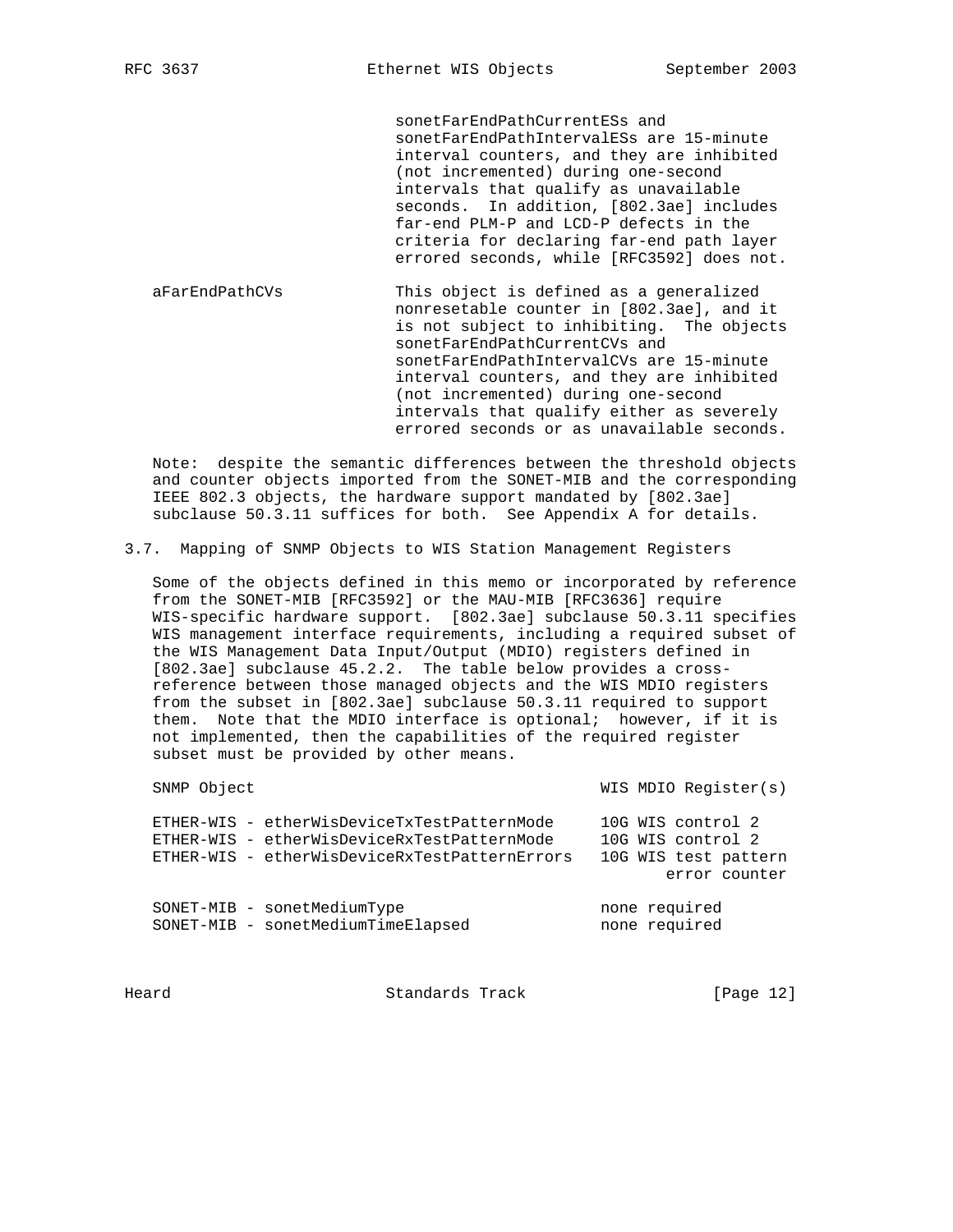|  | SONET-MIB - sonetMediumValidIntervals                               |            | none required       |
|--|---------------------------------------------------------------------|------------|---------------------|
|  | SONET-MIB - sonetMediumLineCoding                                   |            | none required       |
|  | SONET-MIB - sonetMediumLineType                                     |            | none required       |
|  | SONET-MIB - sonetMediumCircuitIdentifier                            |            | none required       |
|  | SONET-MIB - sonetMediumInvalidIntervals                             |            | none required       |
|  | SONET-MIB - sonetMediumLoopbackConfig                               |            | none required       |
|  | SONET-MIB - sonetSESthresholdSet                                    |            | none required       |
|  |                                                                     |            |                     |
|  | ETHER-WIS - etherWisSectionCurrentJ0Transmitted 10G WIS J0 transmit |            |                     |
|  | ETHER-WIS - etherWisSectionCurrentJ0Received 10G WIS J0 receive     |            |                     |
|  |                                                                     |            |                     |
|  | SONET-MIB - sonetSectionCurrentStatus                               |            | 10G WIS status 3    |
|  | SONET-MIB - sonetSectionCurrentESs                                  |            |                     |
|  | SONET-MIB - sonetSectionCurrentSESs                                 |            |                     |
|  | SONET-MIB - sonetSectionCurrentSEFSs                                |            | 10G WIS status 3    |
|  | SONET-MIB - sonetSectionCurrentCVs                                  |            | $^{+}$              |
|  | SONET-MIB - sonetSectionIntervalESs                                 |            | 10G WIS section     |
|  | SONET-MIB - sonetSectionIntervalSESs                                |            |                     |
|  |                                                                     |            | BIP error count     |
|  | SONET-MIB - sonetSectionIntervalSEFSs                               | $\sqrt{2}$ |                     |
|  | SONET-MIB - sonetSectionIntervalCVs                                 |            |                     |
|  | SONET-MIB - sonetSectionIntervalValidData                           |            | none required       |
|  |                                                                     |            |                     |
|  | SONET-MIB - sonetLineCurrentStatus                                  |            | 10G WIS status 3    |
|  | SONET-MIB - sonetLineCurrentESs                                     |            |                     |
|  | SONET-MIB - sonetLineCurrentSESs                                    |            |                     |
|  | SONET-MIB - sonetLineCurrentCVs                                     |            | 10G WIS status 3    |
|  | SONET-MIB - sonetLineCurrentUASs                                    |            | $^{+}$              |
|  | SONET-MIB - sonetLineIntervalESs                                    |            | 10G WIS line        |
|  | SONET-MIB - sonetLineIntervalSESs                                   |            | BIP errors          |
|  | SONET-MIB - sonetLineIntervalCVs                                    | $\sqrt{2}$ |                     |
|  | SONET-MIB - sonetLineIntervalUASs                                   |            |                     |
|  | SONET-MIB - sonetLineIntervalValidData                              |            | none required       |
|  |                                                                     |            |                     |
|  | SONET-MIB - sonetFarEndLineCurrentESs                               |            |                     |
|  | SONET-MIB - sonetFarEndLineCurrentSESs                              |            |                     |
|  | SONET-MIB - sonetFarEndLineCurrentCVs                               |            | 10G WIS status 3    |
|  | SONET-MIB - sonetFarEndLineCurrentUASs                              |            | $+$                 |
|  | SONET-MIB - sonetFarEndLineIntervalESs                              |            | 10G WIS far end     |
|  | SONET-MIB - sonetFarEndLineIntervalSESs                             |            | line BIP errors     |
|  | SONET-MIB - sonetFarEndLineIntervalCVs                              |            |                     |
|  | SONET-MIB - sonetFarEndLineIntervalUASs                             | 7          |                     |
|  | SONET-MIB - sonetFarEndLineIntervalValidData                        |            | 10G WIS status 3    |
|  |                                                                     |            |                     |
|  | ETHER-WIS - etherWisPathCurrentStatus                               |            | 10G WIS status 3    |
|  | ETHER-WIS - etherWisPathCurrentJ1Transmitted                        |            | 10G WIS J1 transmit |
|  | ETHER-WIS - etherWisPathCurrentJ1Received                           |            | 10G WIS J1 receive  |
|  | SONET-MIB - sonetPathCurrentWidth                                   |            | none required       |
|  | SONET-MIB - sonetPathCurrentStatus                                  |            | 10G WIS status 3    |
|  |                                                                     |            |                     |

Heard **Standards Track** [Page 13]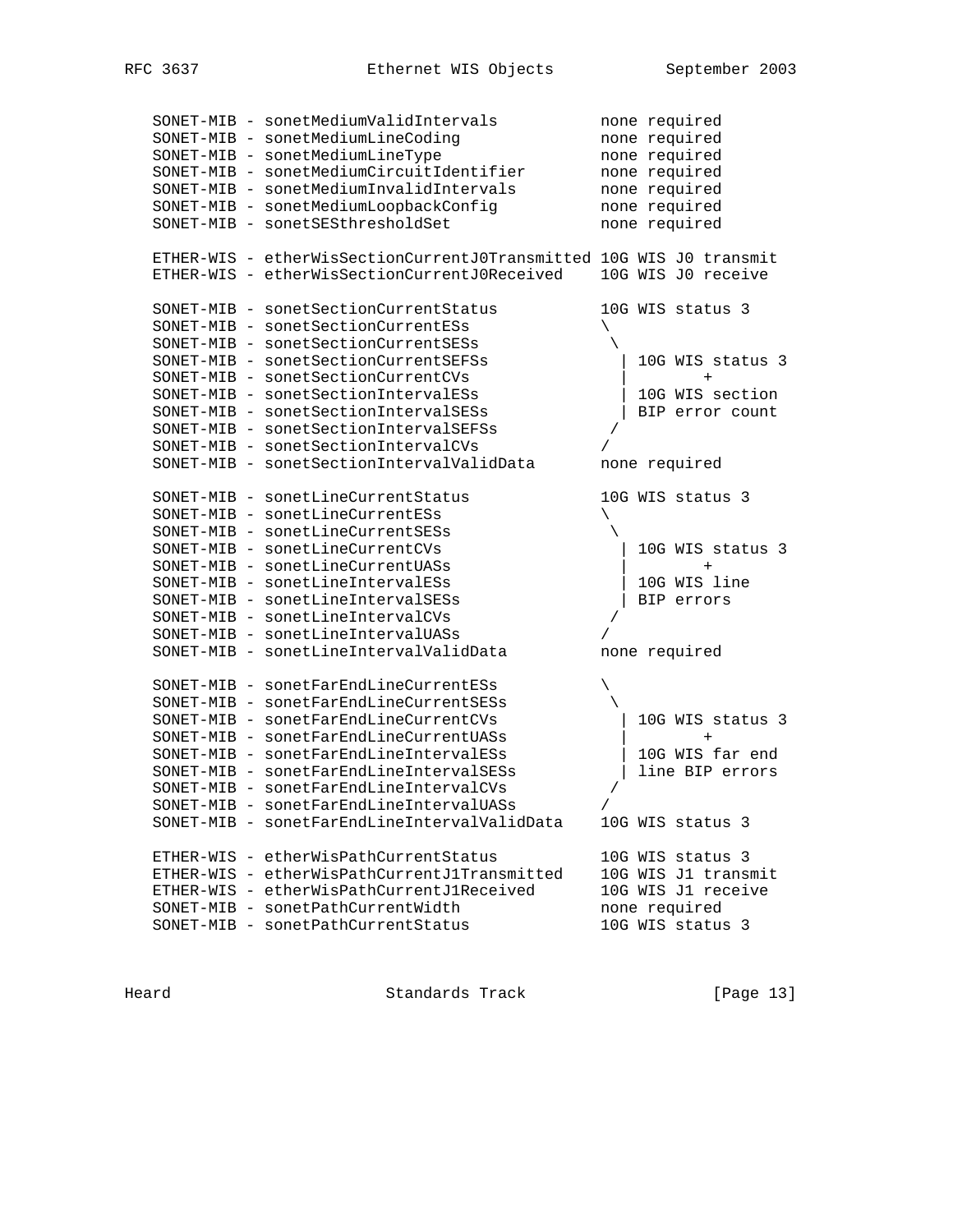|                        | SONET-MIB - sonetPathCurrentESs              |                             |
|------------------------|----------------------------------------------|-----------------------------|
|                        | SONET-MIB - sonetPathCurrentSESs             |                             |
|                        | SONET-MIB - sonetPathCurrentCVs              | 10G WIS status 3            |
|                        | SONET-MIB - sonetPathCurrentUASs             | $+$                         |
|                        | SONET-MIB - sonetPathIntervalESs             | 10G WIS                     |
|                        | SONET-MIB - sonetPathIntervalSESs            | path block                  |
|                        | SONET-MIB - sonetPathIntervalCVs             | error count                 |
|                        | SONET-MIB - sonetPathIntervalUASs            |                             |
|                        | SONET-MIB - sonetPathIntervalValidData       | none required               |
|                        | ETHER-WIS - etherWisFarEndPathCurrentStatus  | 10G WIS status 3            |
|                        | SONET-MIB - sonetFarEndPathCurrentESs        |                             |
|                        | SONET-MIB - sonetFarEndPathCurrentSESs       |                             |
|                        | SONET-MIB - sonetFarEndPathCurrentCVs        | 10G WIS status 3            |
|                        | SONET-MIB - sonetFarEndPathCurrentUASs       | $+$                         |
|                        | SONET-MIB - sonetFarEndPathIntervalESs       | 10G WIS far end             |
|                        | SONET-MIB - sonetFarEndPathIntervalSESs      | path block                  |
|                        | SONET-MIB - sonetFarEndPathIntervalCVs       | error count                 |
|                        | SONET-MIB - sonetFarEndPathIntervalUASs      |                             |
|                        | SONET-MIB - sonetFarEndPathIntervalValidData | 10G WIS status 3            |
| MAU-MIB - ifMauIfIndex |                                              | none required               |
| MAU-MIB - ifMauIndex   |                                              | none required               |
| MAU-MIB - ifMauType    |                                              | 10G WIS control 2           |
| MAU-MIB - ifMauStatus  |                                              | WIS control 1               |
|                        | MAU-MIB - ifMauMediaAvailable                | $\backslash$ WIS status 1 + |
|                        | MAU-MIB - ifMauMediaAvailableStateExits      | / 10G WIS status 3          |
|                        | MAU-MIB - ifMauJabberState                   | none required               |
|                        | MAU-MIB - ifMauJabberingStateEnters          | none required               |
|                        | MAU-MIB - ifMauFalseCarriers                 | none required               |
|                        | MAU-MIB - ifMauDefaultType                   | 10G WIS control 2           |
|                        | MAU-MIB - ifMauAutoNegSupported              | none required               |
|                        | MAU-MIB - ifMauTypeListBits                  | 10G WIS status 2            |
|                        |                                              |                             |

# 3.8. Structure of the MIB Module

Four tables are defined in this MIB module.

# 3.8.1. etherWisDeviceTable

 The purpose of this table is to define managed objects to control the WIS test pattern mode. These objects are required to support mandatory and optional WIS test features specified in [802.3ae] subclause 50.3.8.

Heard Standards Track [Page 14]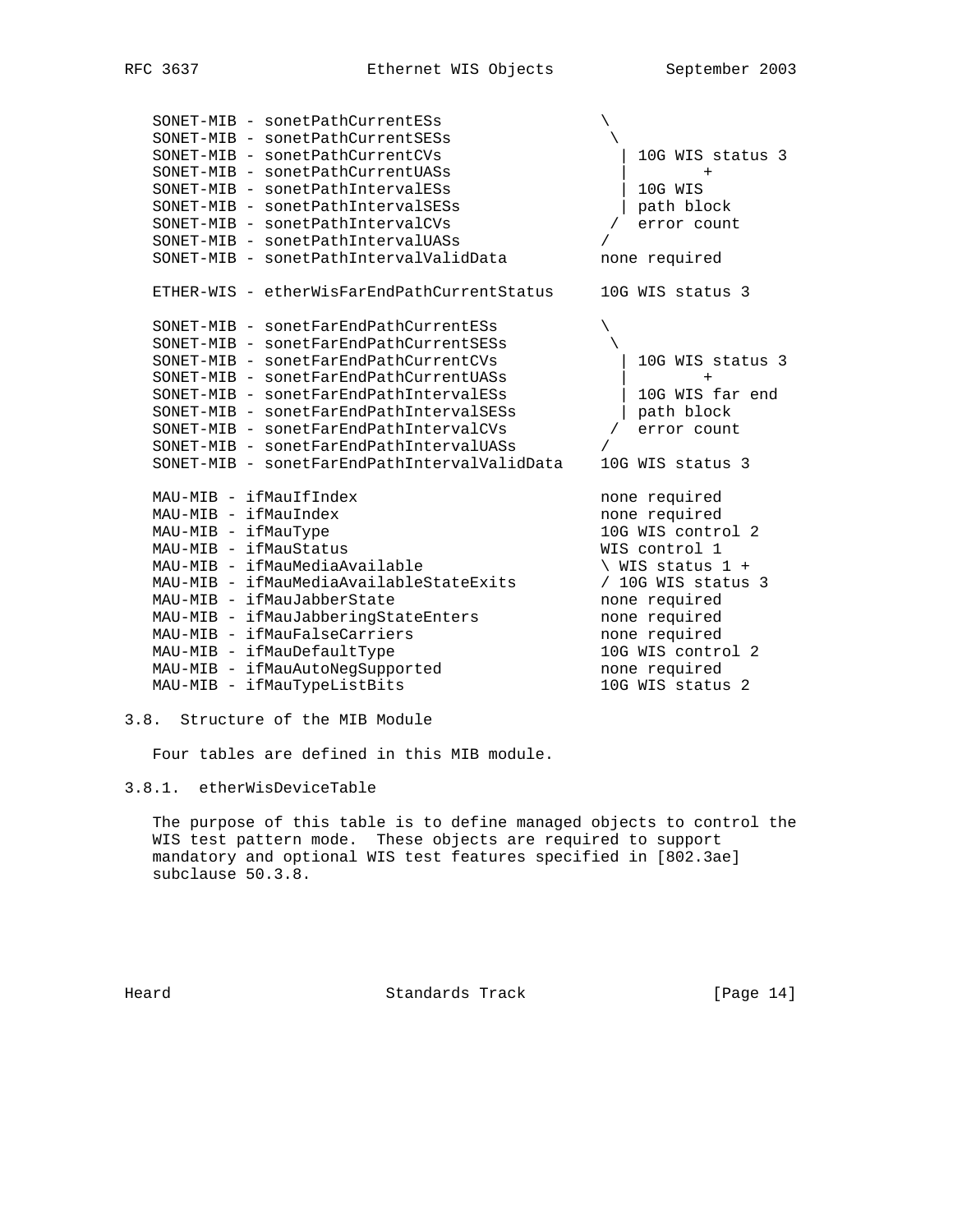The etherWisDeviceTable is a sparse augmentation of the sonetMediumTable of the SONET-MIB -- in other words, for each entry in the etherWisDeviceTable there MUST be an entry in the sonetMediumTable and the same ifIndex value MUST be used for both entries.

## 3.8.2. etherWisSectionCurrentTable

 The purpose of this table is to define managed objects for the transmitted and received section trace messages (J0 byte).

 The etherWisSectionCurrentTable is a sparse augmentation of the sonetSectionCurrentTable of the SONET-MIB -- in other words, for each entry in the etherWisSectionCurrentTable there MUST be an entry in the sonetSectionCurrentTable and the same ifIndex value MUST be used for both entries.

# 3.8.3. etherWisPathCurrentTable

 The purpose of this table is to define managed objects for the current WIS path layer status and for the transmitted and received path trace messages (J1 byte). The path layer status object is provided because the WIS supports some near-end path status conditions that are not reported in sonetPathCurrentStatus.

 The etherWisPathCurrentTable is a sparse augmentation of the sonetPathCurrentTable of the SONET-MIB -- in other words, for each entry in the etherWisPathCurrentTable there MUST be an entry in the sonetPathCurrentTable and the same ifIndex value MUST be used for both entries.

## 3.8.4. etherWisFarEndPathCurrentTable

 The purpose of this table is to define a managed object for the current status of the far end of the path. This object is provided because the WIS supports some far-end path status conditions that are not reported in sonetPathCurrentStatus.

 The etherWisFarEndPathCurrentTable is a sparse augmentation of the sonetFarEndPathCurrentTable of the SONET-MIB -- in other words, for each entry in the etherWisFarEndPathCurrentTable there MUST be an entry in the sonetFarEndPathCurrentTable and the same ifIndex value MUST be used for both entries.

Heard **Standards Track** [Page 15]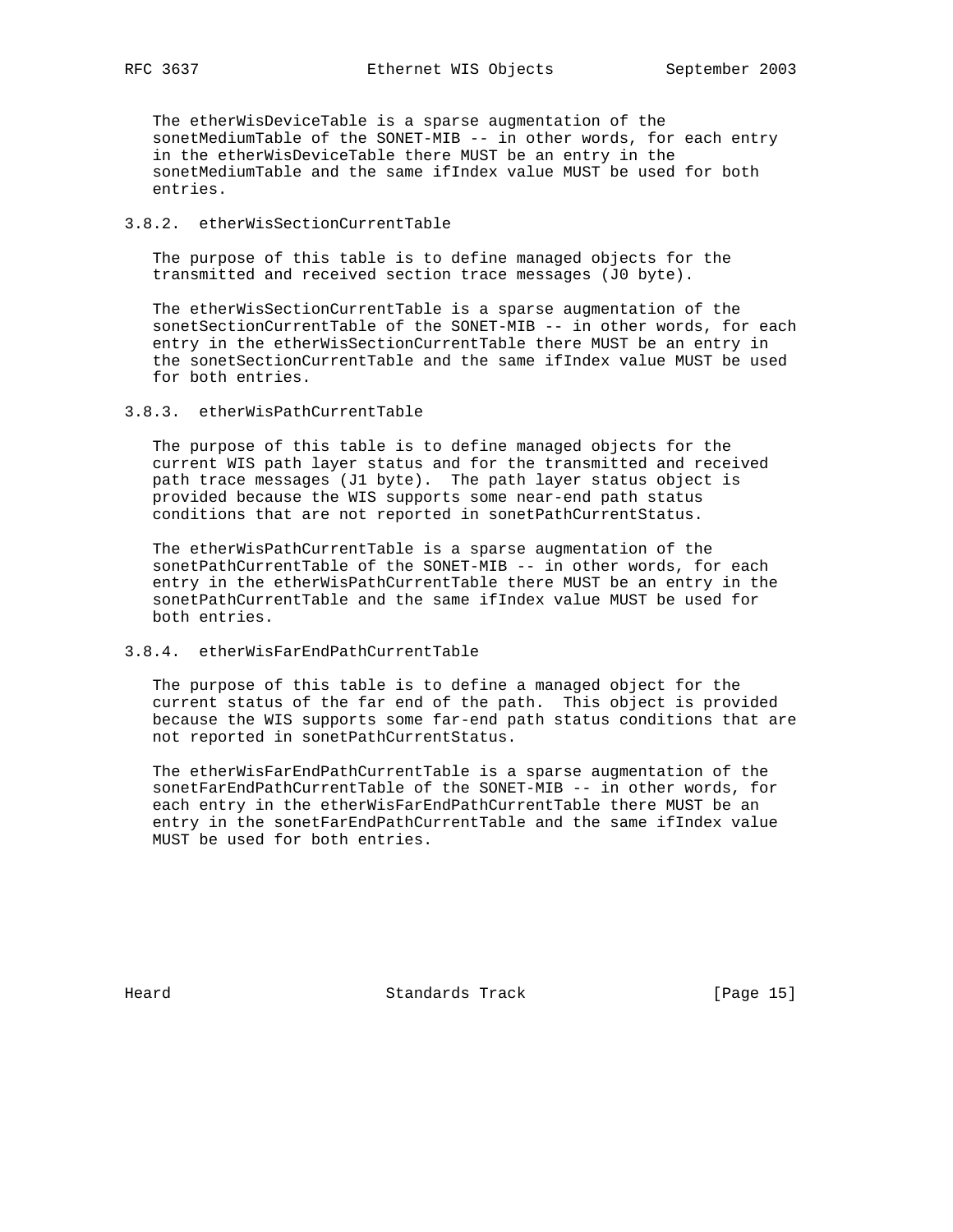4. Object Definitions ETHER-WIS DEFINITIONS ::= BEGIN IMPORTS MODULE-IDENTITY, OBJECT-TYPE, Gauge32, transmission FROM SNMPv2-SMI ifIndex FROM IF-MIB MODULE-COMPLIANCE, OBJECT-GROUP FROM SNMPv2-CONF sonetMediumStuff2, sonetSectionStuff2, sonetLineStuff2, sonetFarEndLineStuff2, sonetPathStuff2, sonetFarEndPathStuff2, sonetMediumType, sonetMediumLineCoding, sonetMediumLineType, sonetMediumCircuitIdentifier, sonetMediumLoopbackConfig, sonetSESthresholdSet, sonetPathCurrentWidth FROM SONET-MIB; etherWisMIB MODULE-IDENTITY LAST-UPDATED "200309190000Z" -- September 19, 2003 ORGANIZATION "IETF Ethernet Interfaces and Hub MIB Working Group" CONTACT-INFO "WG charter: http://www.ietf.org/html.charters/hubmib-charter.html Mailing Lists: General Discussion: hubmib@ietf.org To Subscribe: hubmib-request@ietf.org In Body: subscribe your\_email\_address Chair: Dan Romascanu Postal: Avaya Inc. Atidim Technology Park, Bldg. 3 Tel Aviv 61131 Israel Tel: +972 3 645 8414 E-mail: dromasca@avaya.com Editor: C. M. Heard Postal: 600 Rainbow Dr. #141 Mountain View, CA 94041-2542 USA Tel: +1 650-964-8391 E-mail: heard@pobox.com"

Heard **Standards Track** [Page 16]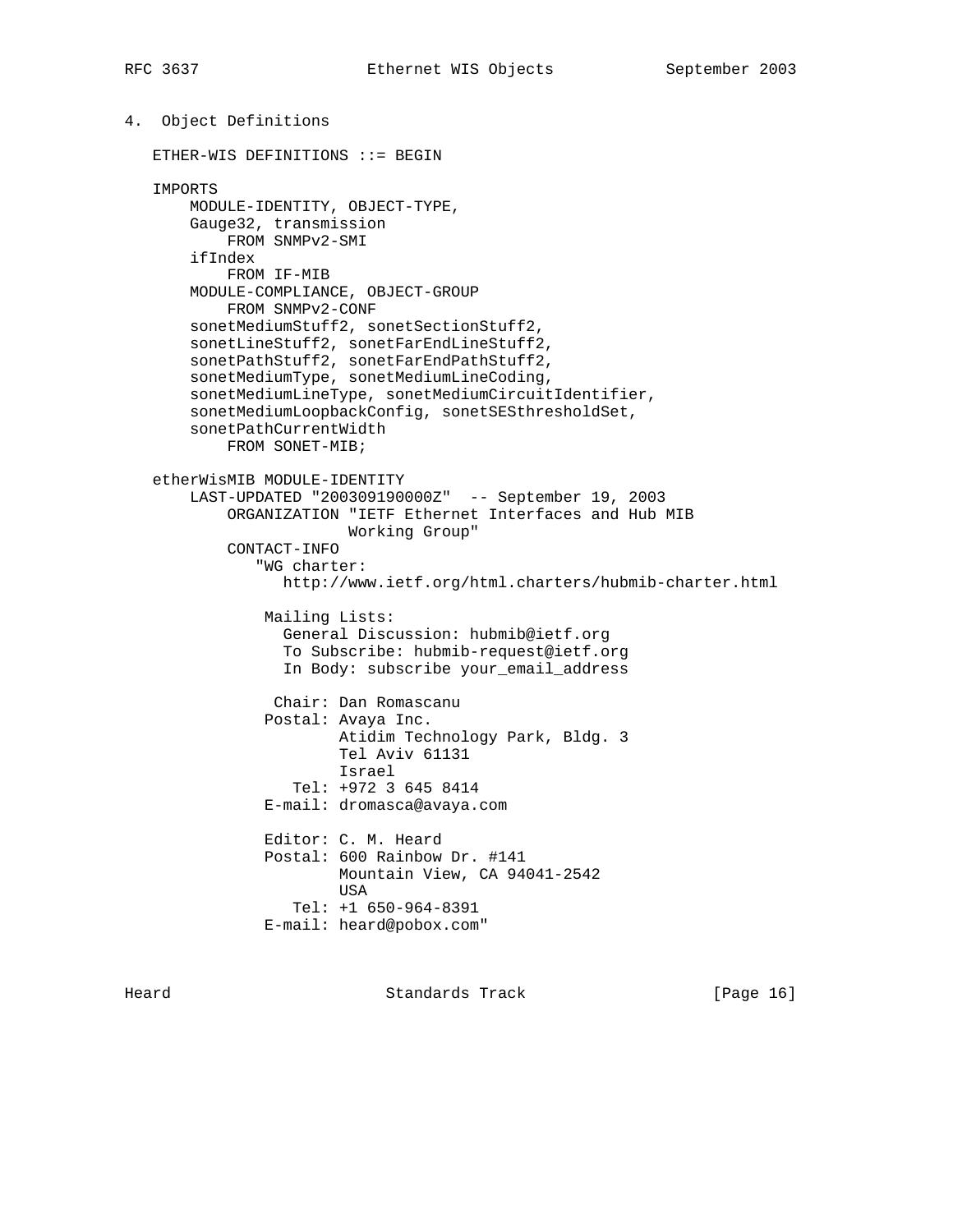DESCRIPTION

 "The objects in this MIB module are used in conjunction with objects in the SONET-MIB and the MAU-MIB to manage the Ethernet WAN Interface Sublayer (WIS).

The following reference is used throughout this MIB module:

[IEEE 802.3 Std] refers to:

 IEEE Std 802.3, 2000 Edition: 'IEEE Standard for Information technology - Telecommunications and information exchange between systems - Local and metropolitan area networks - Specific requirements - Part 3: Carrier sense multiple access with collision detection (CSMA/CD) access method and physical layer specifications', as amended by IEEE Std 802.3ae-2002, 'IEEE Standard for Carrier Sense Multiple Access with Collision Detection (CSMA/CD) Access Method and Physical Layer Specifications - Media Access Control (MAC) Parameters, Physical Layer and Management Parameters for 10 Gb/s Operation', 30 August 2002.

 Of particular interest are Clause 50, 'WAN Interface Sublayer (WIS), type 10GBASE-W', Clause 30, '10Mb/s, 100Mb/s, 1000Mb/s, and 10Gb/s MAC Control, and Link Aggregation Management', and Clause 45, 'Management Data Input/Output (MDIO) Interface'.

 Copyright (C) The Internet Society (2003). This version of this MIB module is part of RFC 3637; see the RFC itself for full legal notices."

 REVISION "200309190000Z" -- September 19, 2003 DESCRIPTION "Initial version, published as RFC 3637."

 $::=$  { transmission 134 }

-- The main sections of the module

etherWisObjects OBJECT IDENTIFIER ::= { etherWisMIB 1 }

etherWisObjectsPath OBJECT IDENTIFIER ::= { etherWisMIB 2 }

etherWisConformance OBJECT IDENTIFIER ::= { etherWisMIB 3 }

Heard Standards Track [Page 17]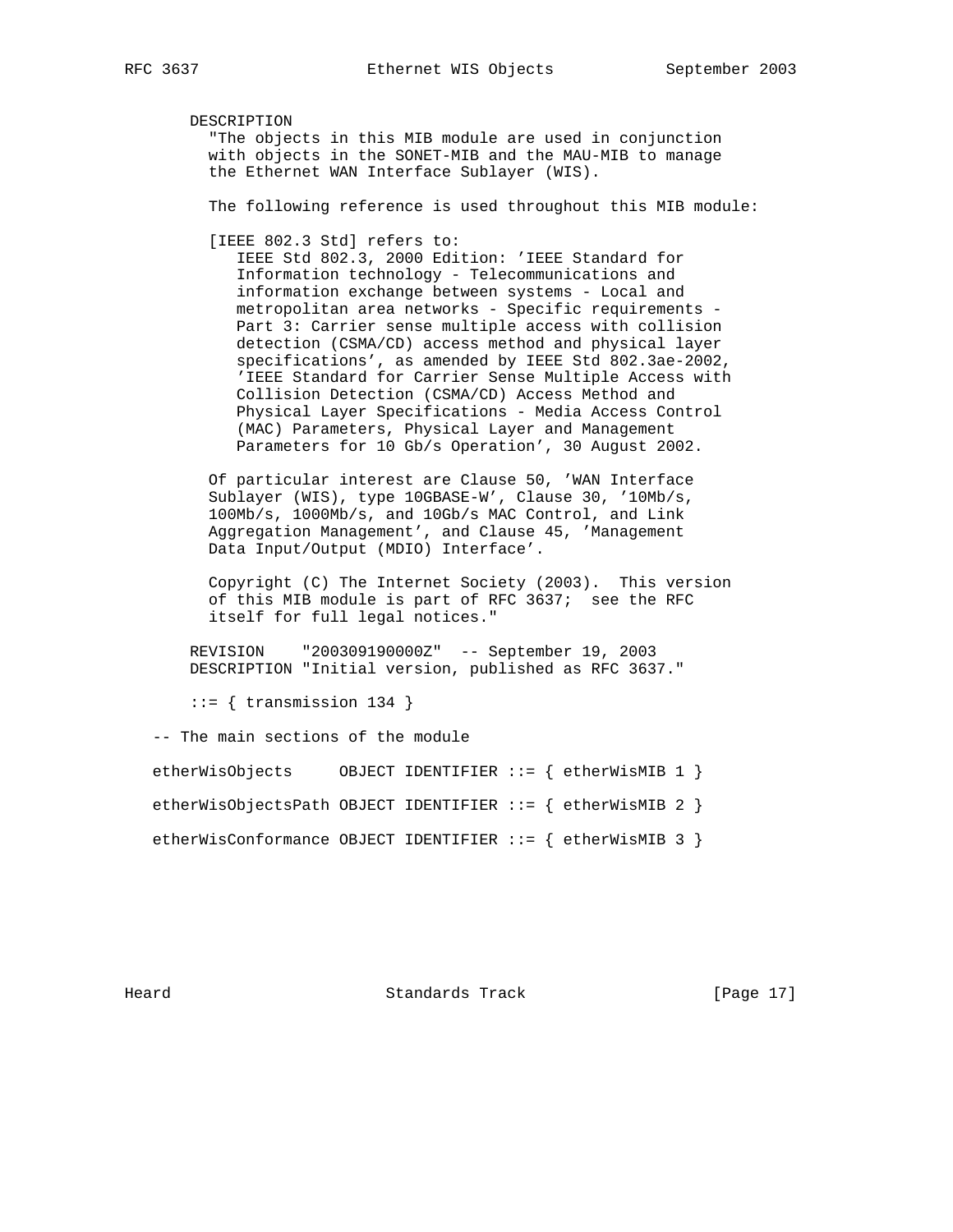```
 -- groups in the Ethernet WIS MIB module
   etherWisDevice OBJECT IDENTIFIER ::= { etherWisObjects 1 }
   etherWisSection OBJECT IDENTIFIER ::= { etherWisObjects 2 }
   etherWisPath OBJECT IDENTIFIER ::= { etherWisObjectsPath 1 }
   etherWisFarEndPath OBJECT IDENTIFIER ::= { etherWisObjectsPath 2 }
   -- The Device group
   -- These objects provide WIS extensions to
   -- the SONET-MIB Medium Group.
   etherWisDeviceTable OBJECT-TYPE
       SYNTAX SEQUENCE OF EtherWisDeviceEntry
       MAX-ACCESS not-accessible
       STATUS current
       DESCRIPTION
          "The table for Ethernet WIS devices"
        ::= { etherWisDevice 1 }
   etherWisDeviceEntry OBJECT-TYPE
       SYNTAX EtherWisDeviceEntry
       MAX-ACCESS not-accessible
       STATUS current
       DESCRIPTION
         "An entry in the Ethernet WIS device table. For each
          instance of this object there MUST be a corresponding
          instance of sonetMediumEntry."
       INDEX { ifIndex }
        ::= { etherWisDeviceTable 1 }
   EtherWisDeviceEntry ::=
       SEQUENCE {
 etherWisDeviceTxTestPatternMode INTEGER,
 etherWisDeviceRxTestPatternMode INTEGER,
           etherWisDeviceRxTestPatternErrors Gauge32
 }
```
Heard **Standards Track** [Page 18]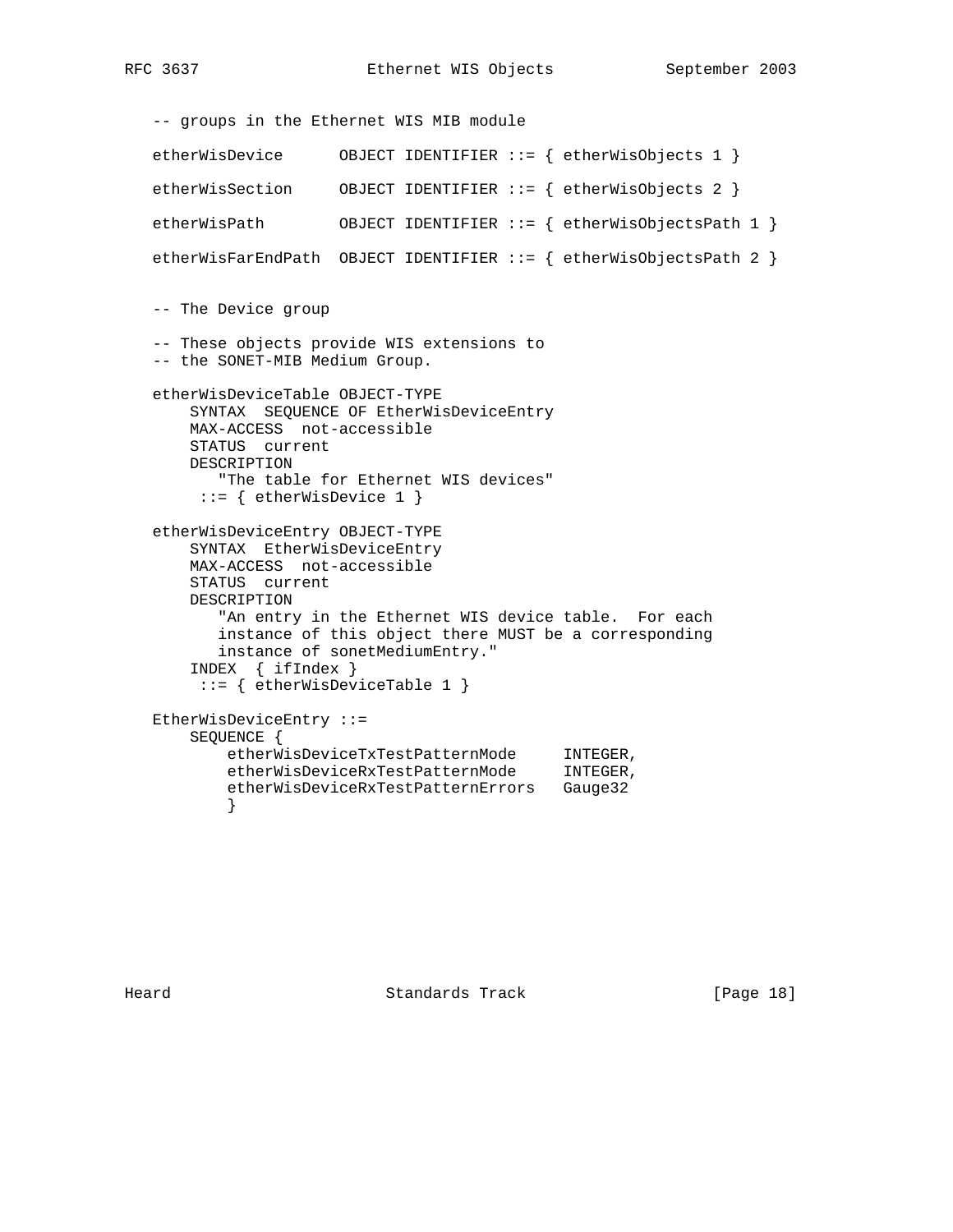```
 etherWisDeviceTxTestPatternMode OBJECT-TYPE
       SYNTAX INTEGER {
                  none(1),
                   squareWave(2),
                   prbs31(3),
                   mixedFrequency(4)
 }
       MAX-ACCESS read-write
       STATUS current
       DESCRIPTION
           "This variable controls the transmit test pattern mode.
          The value none(1) puts the the WIS transmit path into
          the normal operating mode. The value squareWave(2) puts
          the WIS transmit path into the square wave test pattern
          mode described in [IEEE 802.3 Std.] subclause 50.3.8.1.
          The value prbs31(3) puts the WIS transmit path into the
         PRBS31 test pattern mode described in [IEEE 802.3 Std.]
          subclause 50.3.8.2. The value mixedFrequency(4) puts the
          WIS transmit path into the mixed frequency test pattern
          mode described in [IEEE 802.3 Std.] subclause 50.3.8.3.
          Any attempt to set this object to a value other than
          none(1) when the corresponding instance of ifAdminStatus
          has the value up(1) MUST be rejected with the error
          inconsistentValue, and any attempt to set the corresponding
          instance of ifAdminStatus to the value up(1) when an
          instance of this object has a value other than none(1)
          MUST be rejected with the error inconsistentValue."
       REFERENCE
          "[IEEE 802.3 Std.], 50.3.8, WIS test pattern generator and
          checker, 45.2.2.6, 10G WIS control 2 register (2.7), and
          45.2.2.7.2, PRBS31 pattern testing ability (2.8.1)."
         ::= { etherWisDeviceEntry 1 }
   etherWisDeviceRxTestPatternMode OBJECT-TYPE
       SYNTAX INTEGER {
                  none(1),
                   prbs31(3),
              mixedFrequency(4)<br>}
 }
       MAX-ACCESS read-write
```
STATUS current

Heard **Standards Track** [Page 19]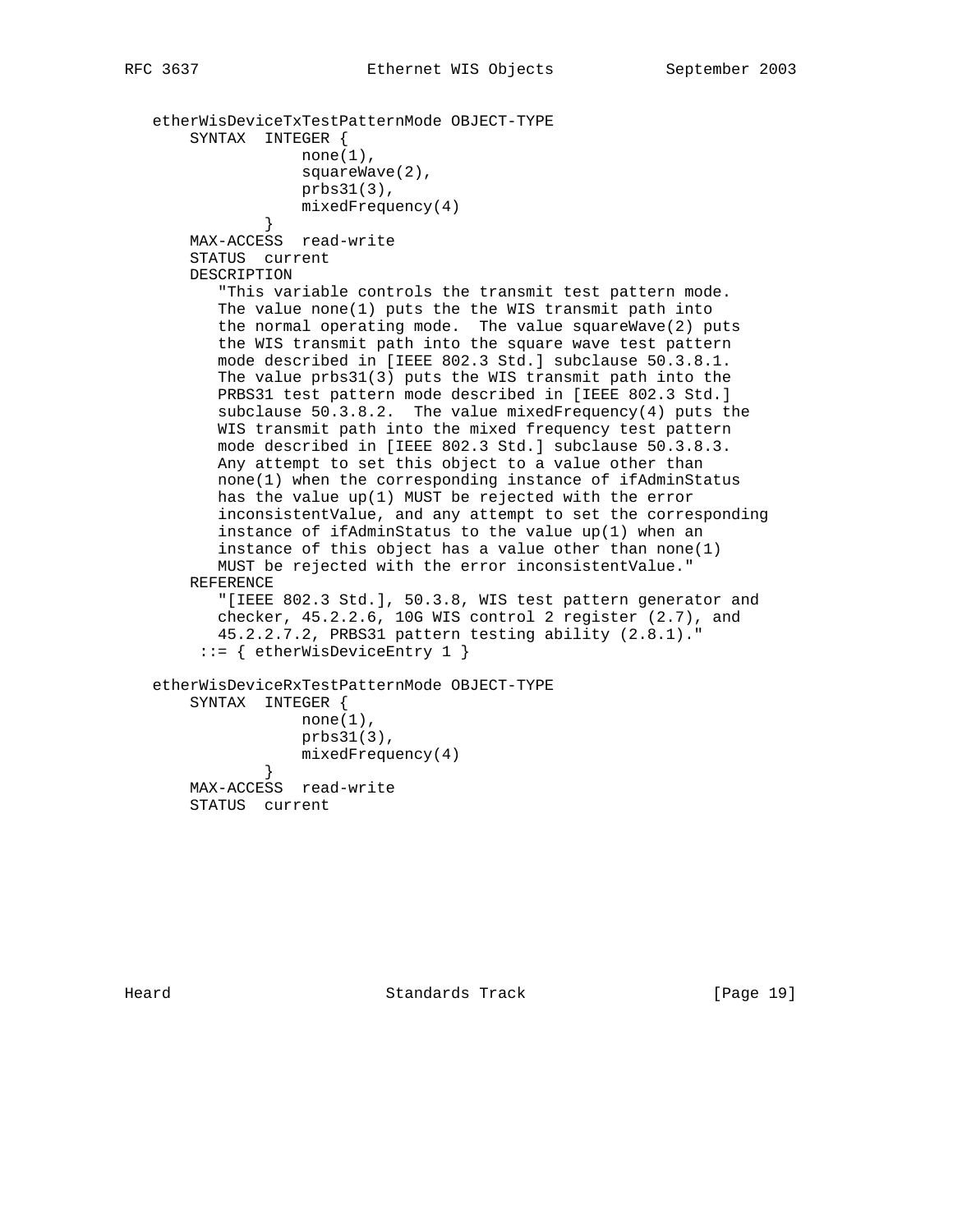```
 DESCRIPTION
        "This variable controls the receive test pattern mode.
        The value none(1) puts the the WIS receive path into the
        normal operating mode. The value prbs31(3) puts the WIS
        receive path into the PRBS31 test pattern mode described
        in [IEEE 802.3 Std.] subclause 50.3.8.2. The value
       mixedFrequency(4) puts the WIS receive path into the mixed
       frequency test pattern mode described in [IEEE 802.3 Std.]
       subclause 50.3.8.3. Any attempt to set this object to a
       value other than none(1) when the corresponding instance
       of ifAdminStatus has the value up(1) MUST be rejected with
       the error inconsistentValue, and any attempt to set the
        corresponding instance of ifAdminStatus to the value up(1)
        when an instance of this object has a value other than
        none(1) MUST be rejected with the error inconsistentValue."
    REFERENCE
        "[IEEE 802.3 Std.], 50.3.8, WIS test pattern generator and
        checker, 45.2.2.6, 10G WIS control 2 register (2.7), and
        45.2.2.7.2, PRBS31 pattern testing ability (2.8.1)."
      ::= { etherWisDeviceEntry 2 }
 etherWisDeviceRxTestPatternErrors OBJECT-TYPE
    SYNTAX Gauge32 ( 0..65535 )
    MAX-ACCESS read-write
    STATUS current
    DESCRIPTION
        "This object counts the number of errors detected when the
        WIS receive path is operating in the PRBS31 test pattern
        mode. It is reset to zero when the WIS receive path
        initially enters that mode, and it increments each time
       the PRBS pattern checker detects an error as described in
       [IEEE 802.3 Std.] subclause 50.3.8.2 unless its value is
        65535, in which case it remains unchanged. This object is
        writeable so that it may be reset upon explicit request
        of a command generator application while the WIS receive
       path continues to operate in PRBS31 test pattern mode."
    REFERENCE
       "[IEEE 802.3 Std.], 50.3.8, WIS test pattern generator and
        checker, 45.2.2.7.2, PRBS31 pattern testing ability
        (2.8.1), and 45.2.2.8, 10G WIS test pattern error counter
       register (2.9)."
      ::= { etherWisDeviceEntry 3 }
```
Heard **Standards Track** [Page 20]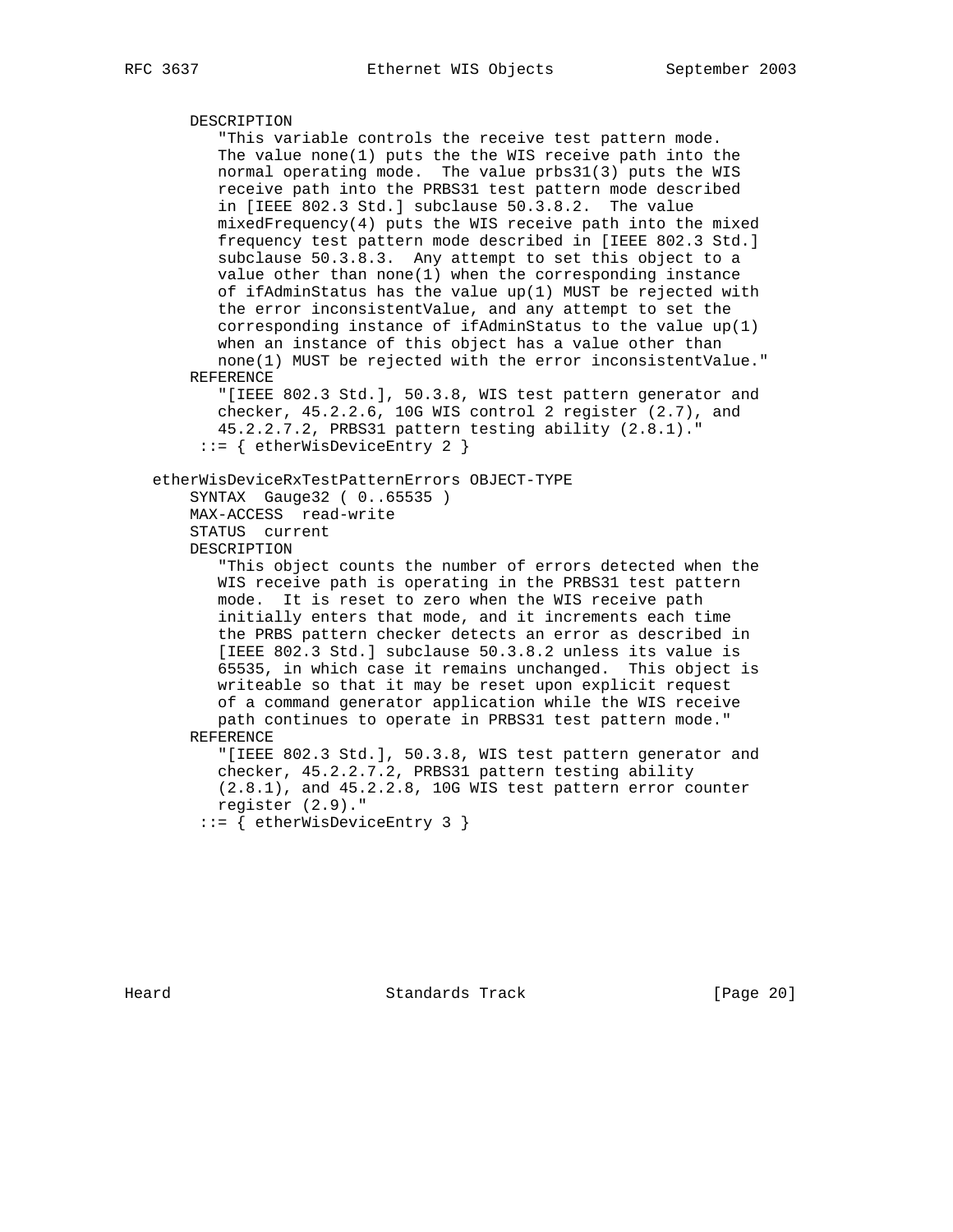-- The Section group -- These objects provide WIS extensions to -- the SONET-MIB Section Group. etherWisSectionCurrentTable OBJECT-TYPE SYNTAX SEQUENCE OF EtherWisSectionCurrentEntry MAX-ACCESS not-accessible STATUS current DESCRIPTION "The table for the current state of Ethernet WIS sections." ::= { etherWisSection 1 } etherWisSectionCurrentEntry OBJECT-TYPE SYNTAX EtherWisSectionCurrentEntry MAX-ACCESS not-accessible STATUS current DESCRIPTION "An entry in the etherWisSectionCurrentTable. For each instance of this object there MUST be a corresponding instance of sonetSectionCurrentEntry." INDEX { ifIndex } ::= { etherWisSectionCurrentTable 1 } EtherWisSectionCurrentEntry ::= SEQUENCE { etherWisSectionCurrentJ0Transmitted OCTET STRING, etherWisSectionCurrentJ0Received OCTET STRING } etherWisSectionCurrentJ0Transmitted OBJECT-TYPE SYNTAX OCTET STRING (SIZE (16)) MAX-ACCESS read-write STATUS current DESCRIPTION "This is the 16-octet section trace message that is transmitted in the J0 byte. The value SHOULD be '89'h followed by fifteen octets of '00'h (or some cyclic shift thereof) when the section trace function is not used, and the implementation SHOULD use that value (or a cyclic shift thereof) as a default if no other value has been set." REFERENCE "[IEEE 802.3 Std.], 30.8.1.1.8, aJ0ValueTX." ::= { etherWisSectionCurrentEntry 1 }

Heard **Standards Track** [Page 21]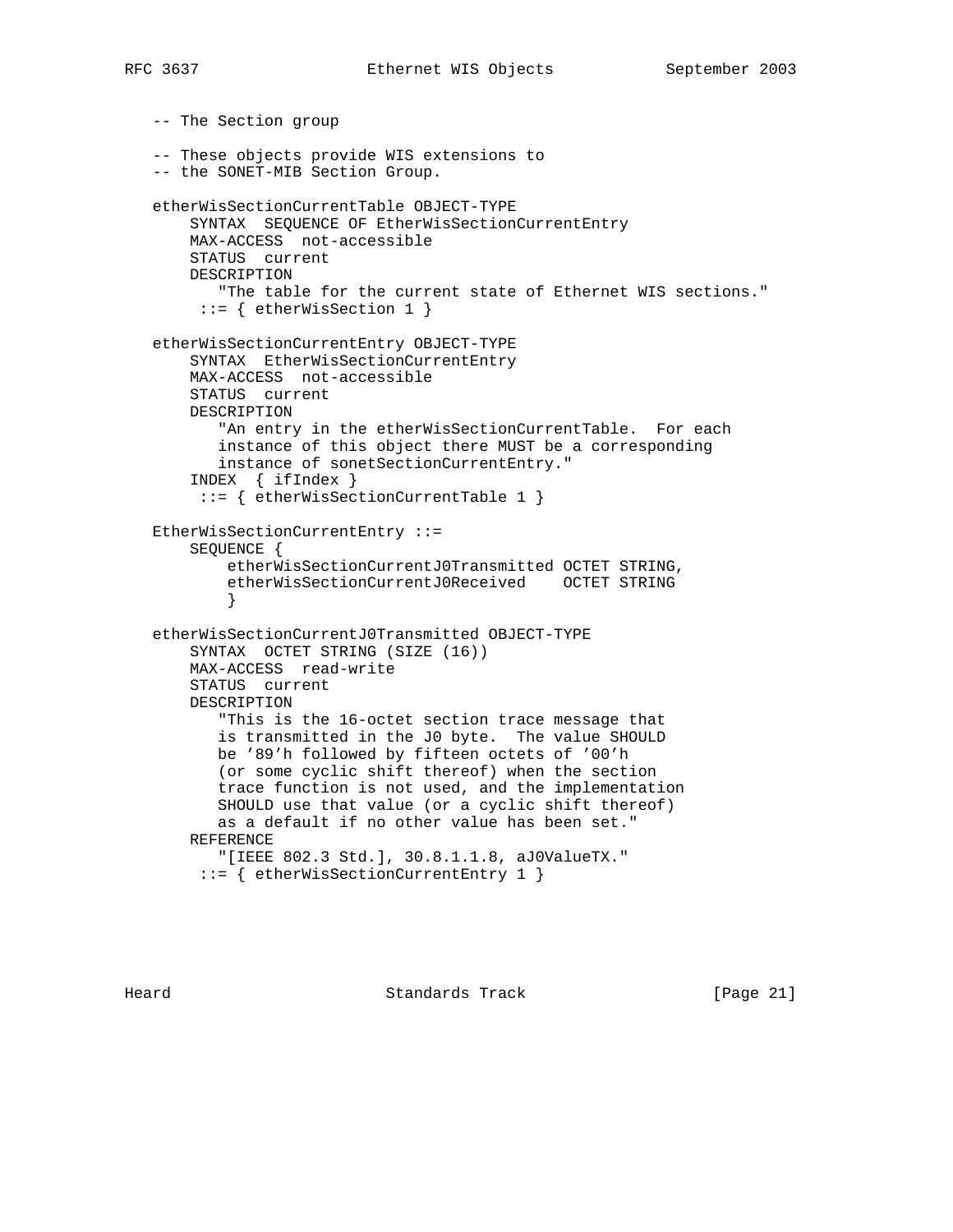```
 etherWisSectionCurrentJ0Received OBJECT-TYPE
       SYNTAX OCTET STRING (SIZE (16))
       MAX-ACCESS read-only
       STATUS current
       DESCRIPTION
          "This is the 16-octet section trace message that
          was most recently received in the J0 byte."
       REFERENCE
          "[IEEE 802.3 Std.], 30.8.1.1.9, aJ0ValueRX."
        ::= { etherWisSectionCurrentEntry 2 }
   -- The Path group
   -- These objects provide WIS extensions to
   -- the SONET-MIB Path Group.
   etherWisPathCurrentTable OBJECT-TYPE
       SYNTAX SEQUENCE OF EtherWisPathCurrentEntry
       MAX-ACCESS not-accessible
       STATUS current
       DESCRIPTION
          "The table for the current state of Ethernet WIS paths."
       ::= { etherWisPath 1 }
   etherWisPathCurrentEntry OBJECT-TYPE
       SYNTAX EtherWisPathCurrentEntry
       MAX-ACCESS not-accessible
       STATUS current
       DESCRIPTION
          "An entry in the etherWisPathCurrentTable. For each
          instance of this object there MUST be a corresponding
          instance of sonetPathCurrentEntry."
       INDEX { ifIndex }
        ::= { etherWisPathCurrentTable 1 }
   EtherWisPathCurrentEntry ::=
      SEQUENCE {<br>etherWisPathCurrentStatus
etherWisPathCurrentStatus BITS,
 etherWisPathCurrentJ1Transmitted OCTET STRING,
          etherWisPathCurrentJ1Received OCTET STRING
 }
```
Heard **Standards Track** [Page 22]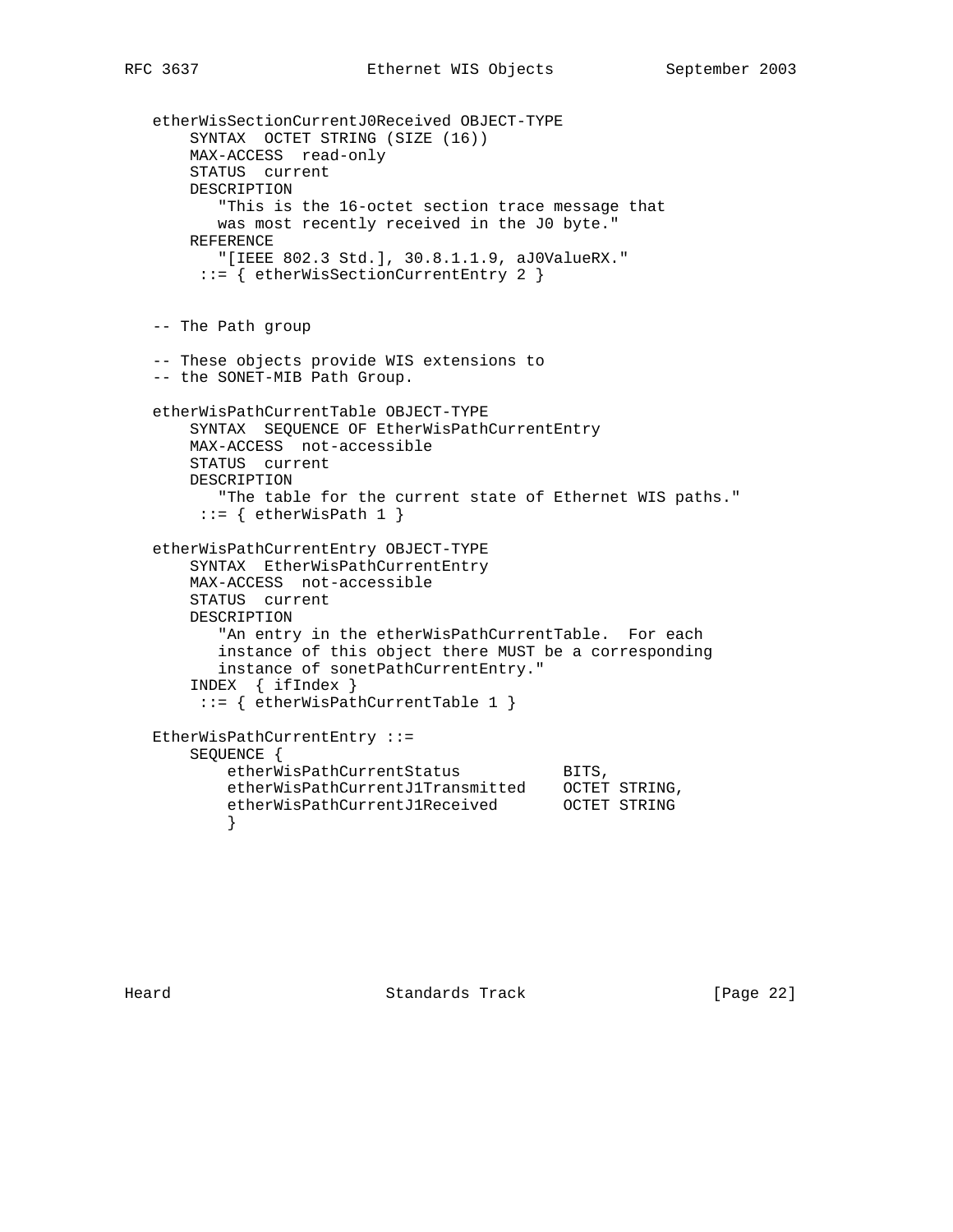```
 etherWisPathCurrentStatus OBJECT-TYPE
       SYNTAX BITS {
                   etherWisPathLOP(0),
                   etherWisPathAIS(1),
                   etherWisPathPLM(2),
               etherWisPathLCD(3)<br>}
 }
       MAX-ACCESS read-only
       STATUS current
       DESCRIPTION
          "This variable indicates the current status of the
          path payload with a bit map that can indicate multiple
          defects at once. The bit positions are assigned as
          follows:
          etherWisPathLOP(0)
             This bit is set to indicate that an
             LOP-P (Loss of Pointer - Path) defect
             is being experienced. Note: when this
             bit is set, sonetPathSTSLOP MUST be set
             in the corresponding instance of
             sonetPathCurrentStatus.
          etherWisPathAIS(1)
             This bit is set to indicate that an
             AIS-P (Alarm Indication Signal - Path)
             defect is being experienced. Note: when
             this bit is set, sonetPathSTSAIS MUST be
             set in the corresponding instance of
             sonetPathCurrentStatus.
          etherWisPathPLM(1)
             This bit is set to indicate that a
             PLM-P (Payload Label Mismatch - Path)
             defect is being experienced. Note: when
             this bit is set, sonetPathSignalLabelMismatch
             MUST be set in the corresponding instance of
             sonetPathCurrentStatus.
```
Heard **Example 23** Standards Track **Example 23** [Page 23]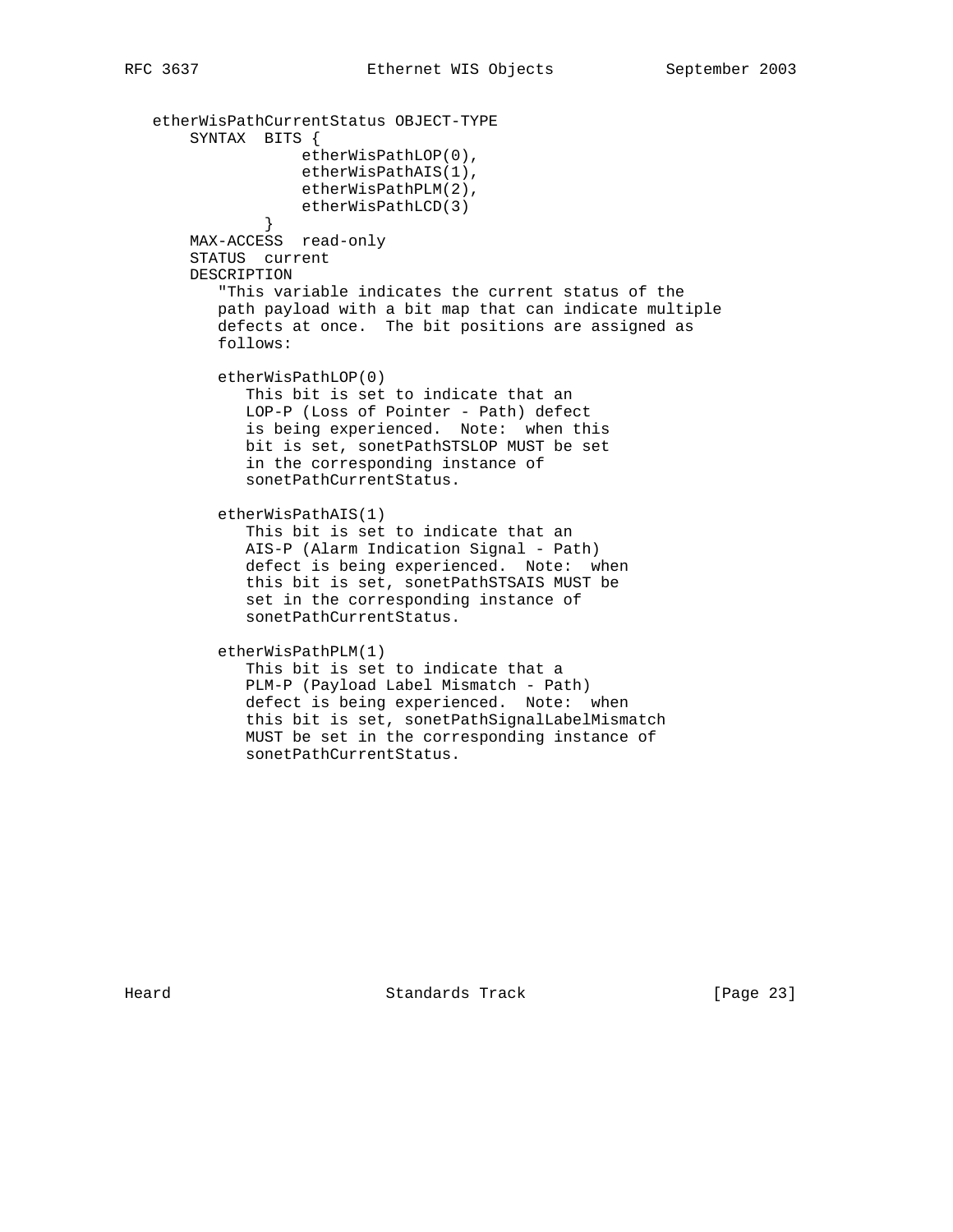etherWisPathLCD(3) This bit is set to indicate that an LCD-P (Loss of Codegroup Delination - Path) defect is being experienced. Since this defect is detected by the PCS and not by the path layer itself, there is no corresponding bit in sonetPathCurrentStatus." REFERENCE "[IEEE 802.3 Std.], 30.8.1.1.18, aPathStatus." ::= { etherWisPathCurrentEntry 1 } etherWisPathCurrentJ1Transmitted OBJECT-TYPE SYNTAX OCTET STRING (SIZE (16)) MAX-ACCESS read-write STATUS current DESCRIPTION "This is the 16-octet path trace message that is transmitted in the J1 byte. The value SHOULD be '89'h followed by fifteen octets of '00'h (or some cyclic shift thereof) when the path trace function is not used, and the implementation SHOULD use that value (or a cyclic shift thereof) as a default if no other value has been set." REFERENCE "[IEEE 802.3 Std.], 30.8.1.1.23, aJ1ValueTX." ::= { etherWisPathCurrentEntry 2 } etherWisPathCurrentJ1Received OBJECT-TYPE SYNTAX OCTET STRING (SIZE (16)) MAX-ACCESS read-only STATUS current DESCRIPTION "This is the 16-octet path trace message that was most recently received in the J1 byte." REFERENCE "[IEEE 802.3 Std.], 30.8.1.1.24, aJ1ValueRX." ::= { etherWisPathCurrentEntry 3 }

Heard Standards Track [Page 24]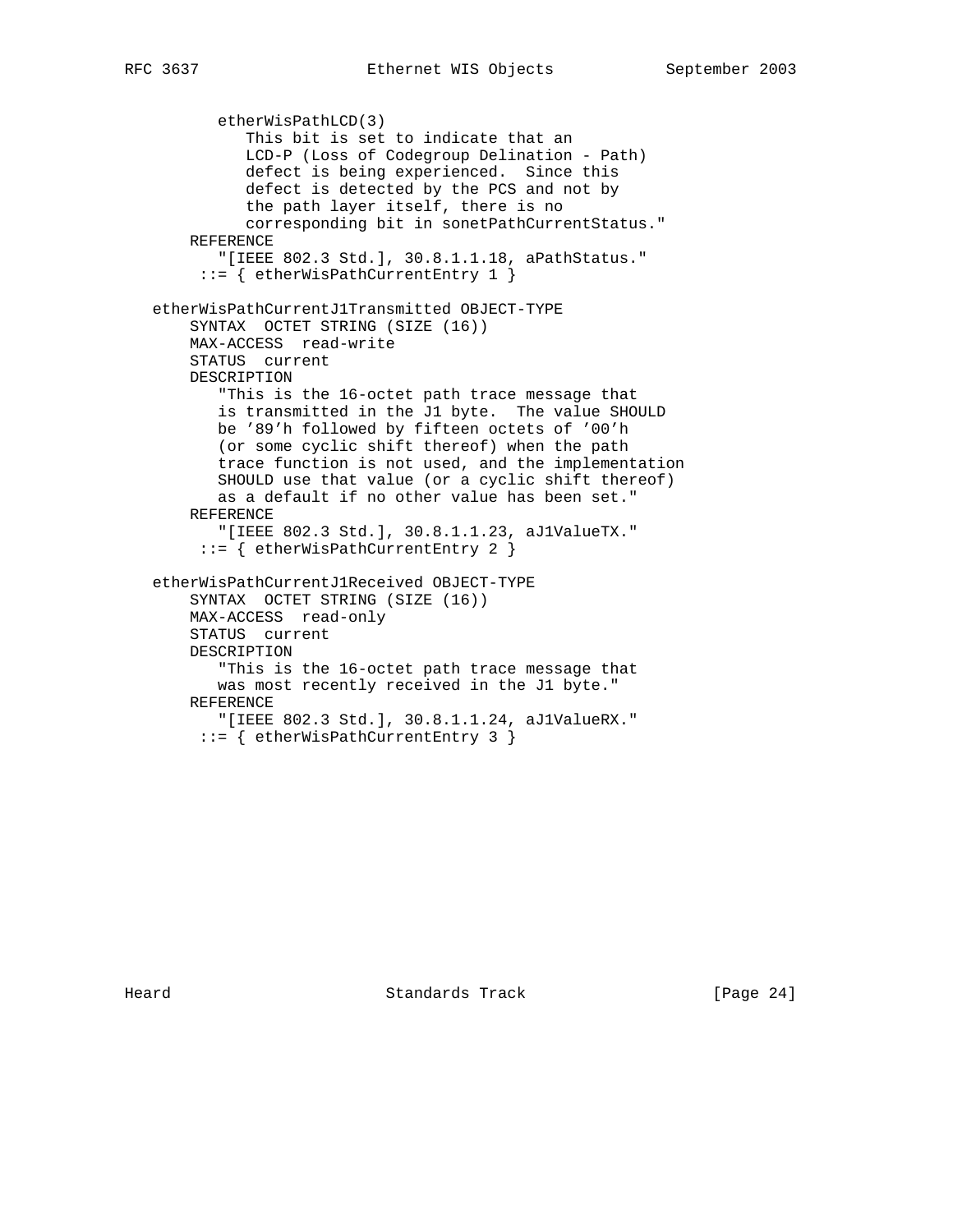```
 -- The Far End Path group
   -- These objects provide WIS extensions to
   -- the SONET-MIB Far End Path Group.
   etherWisFarEndPathCurrentTable OBJECT-TYPE
       SYNTAX SEQUENCE OF EtherWisFarEndPathCurrentEntry
       MAX-ACCESS not-accessible
       STATUS current
       DESCRIPTION
          "The table for the current far-end state of Ethernet WIS
          paths."
       ::= { etherWisFarEndPath 1 }
   etherWisFarEndPathCurrentEntry OBJECT-TYPE
       SYNTAX EtherWisFarEndPathCurrentEntry
       MAX-ACCESS not-accessible
       STATUS current
       DESCRIPTION
          "An entry in the etherWisFarEndPathCurrentTable. For each
          instance of this object there MUST be a corresponding
          instance of sonetFarEndPathCurrentEntry."
       INDEX { ifIndex }
        ::= { etherWisFarEndPathCurrentTable 1 }
   EtherWisFarEndPathCurrentEntry ::=
       SEQUENCE {
          etherWisFarEndPathCurrentStatus BITS
 }
   etherWisFarEndPathCurrentStatus OBJECT-TYPE
       SYNTAX BITS {
                   etherWisFarEndPayloadDefect(0),
              etherWisFarEndServerDefect(1)<br>}
 }
       MAX-ACCESS read-only
       STATUS current
       DESCRIPTION
          "This variable indicates the current status at the
          far end of the path using a bit map that can indicate
          multiple defects at once. The bit positions are
          assigned as follows:
          etherWisFarEndPayloadDefect(0)
             A far end payload defect (i.e., far end
             PLM-P or LCD-P) is currently being signaled
             in G1 bits 5-7.
```
Heard **Example 25** Standards Track **Example 26** [Page 25]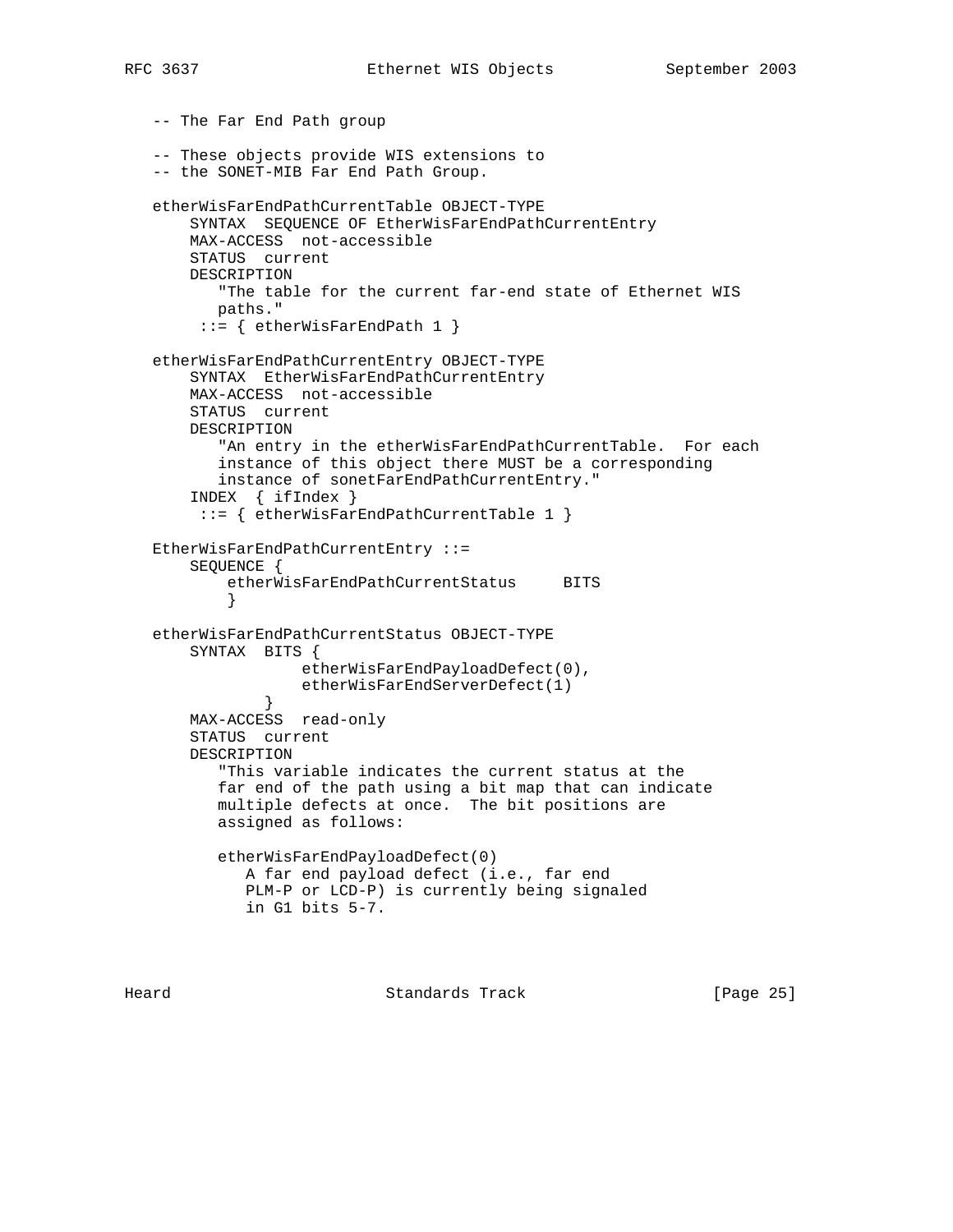etherWisFarEndServerDefect(1) A far end server defect (i.e., far end LOP-P or AIS-P) is currently being signaled in G1 bits 5-7. Note: when this bit is set, sonetPathSTSRDI MUST be set in the corresponding instance of sonetPathCurrentStatus." REFERENCE "[IEEE 802.3 Std.], 30.8.1.1.25, aFarEndPathStatus." ::= { etherWisFarEndPathCurrentEntry 1 }  $- -$  -- Conformance Statements - etherWisGroups OBJECT IDENTIFIER ::= { etherWisConformance 1 } etherWisCompliances OBJECT IDENTIFIER ::= { etherWisConformance 2 } -- Object Groups etherWisDeviceGroupBasic OBJECT-GROUP OBJECTS { etherWisDeviceTxTestPatternMode, etherWisDeviceRxTestPatternMode } STATUS current DESCRIPTION "A collection of objects that support test features required of all WIS devices." ::= { etherWisGroups 1 } etherWisDeviceGroupExtra OBJECT-GROUP OBJECTS { etherWisDeviceRxTestPatternErrors } STATUS current DESCRIPTION "A collection of objects that support optional WIS device test features." ::= { etherWisGroups 2 }

Heard **Example 26** Standards Track **Example 26** [Page 26]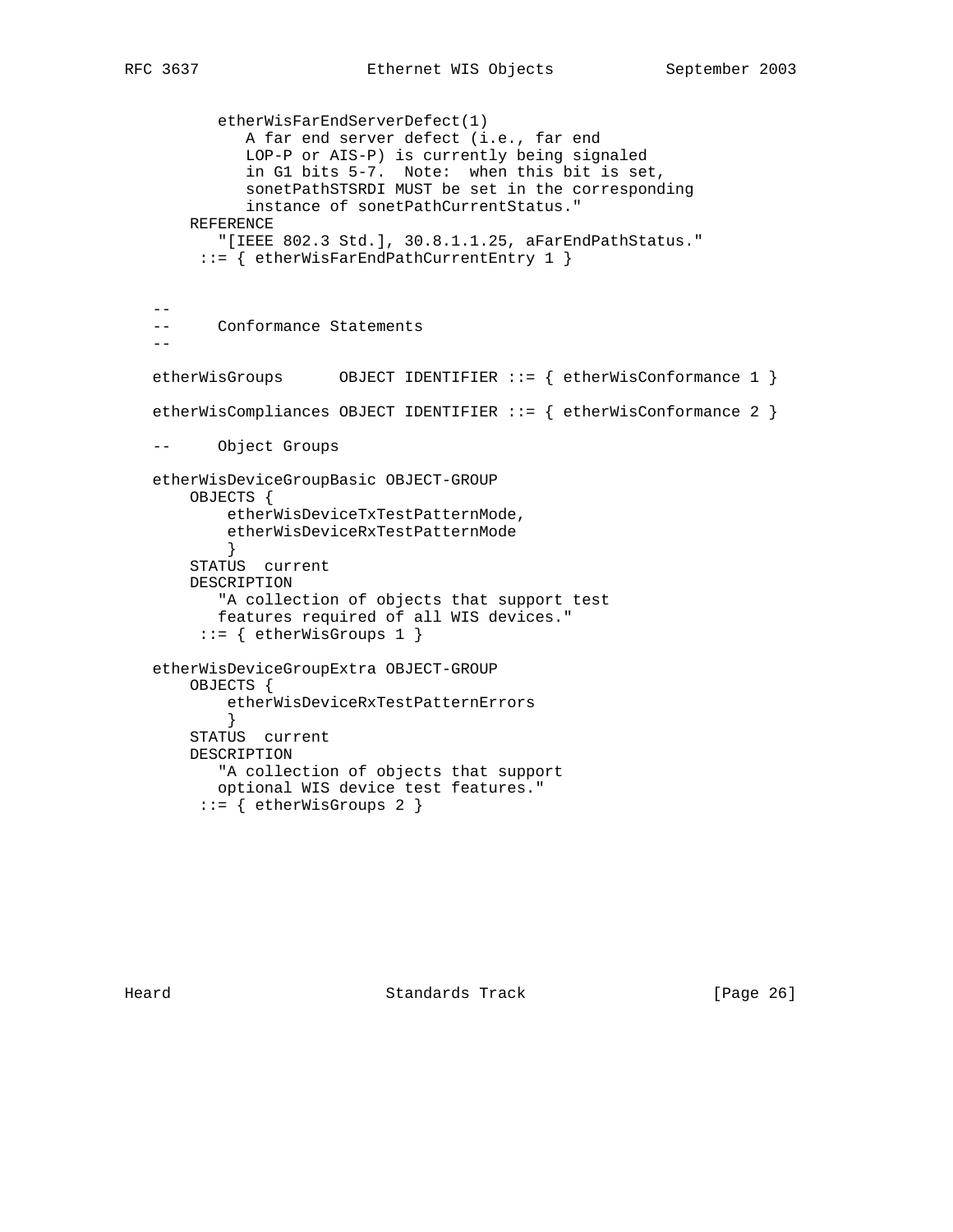```
 etherWisSectionGroup OBJECT-GROUP
```

```
 OBJECTS {
           etherWisSectionCurrentJ0Transmitted,
           etherWisSectionCurrentJ0Received
 }
       STATUS current
       DESCRIPTION
          "A collection of objects that provide
          required information about a WIS section."
        ::= { etherWisGroups 3 }
   etherWisPathGroup OBJECT-GROUP
       OBJECTS {
           etherWisPathCurrentStatus,
           etherWisPathCurrentJ1Transmitted,
           etherWisPathCurrentJ1Received
 }
       STATUS current
       DESCRIPTION
          "A collection of objects that provide
          required information about a WIS path."
        ::= { etherWisGroups 4 }
   etherWisFarEndPathGroup OBJECT-GROUP
       OBJECTS {
           etherWisFarEndPathCurrentStatus
 }
       STATUS current
       DESCRIPTION
          "A collection of objects that provide required
          information about the far end of a WIS path."
       ::= { etherWisGroups 5 }
   -- Compliance Statements
   etherWisCompliance MODULE-COMPLIANCE
       STATUS current
       DESCRIPTION
          "The compliance statement for interfaces that include
          the Ethernet WIS. Compliance with the following
          external compliance statements is prerequisite:
                              Compliance Statement
         ---------- --------------------
          IF-MIB ifCompliance3
         IF-INVERTED-STACK-MIB ifInvCompliance
EtherLike-MIB dot3Compliance2
MAU-MIB mauModIfCompl3"
```
Heard Standards Track [Page 27]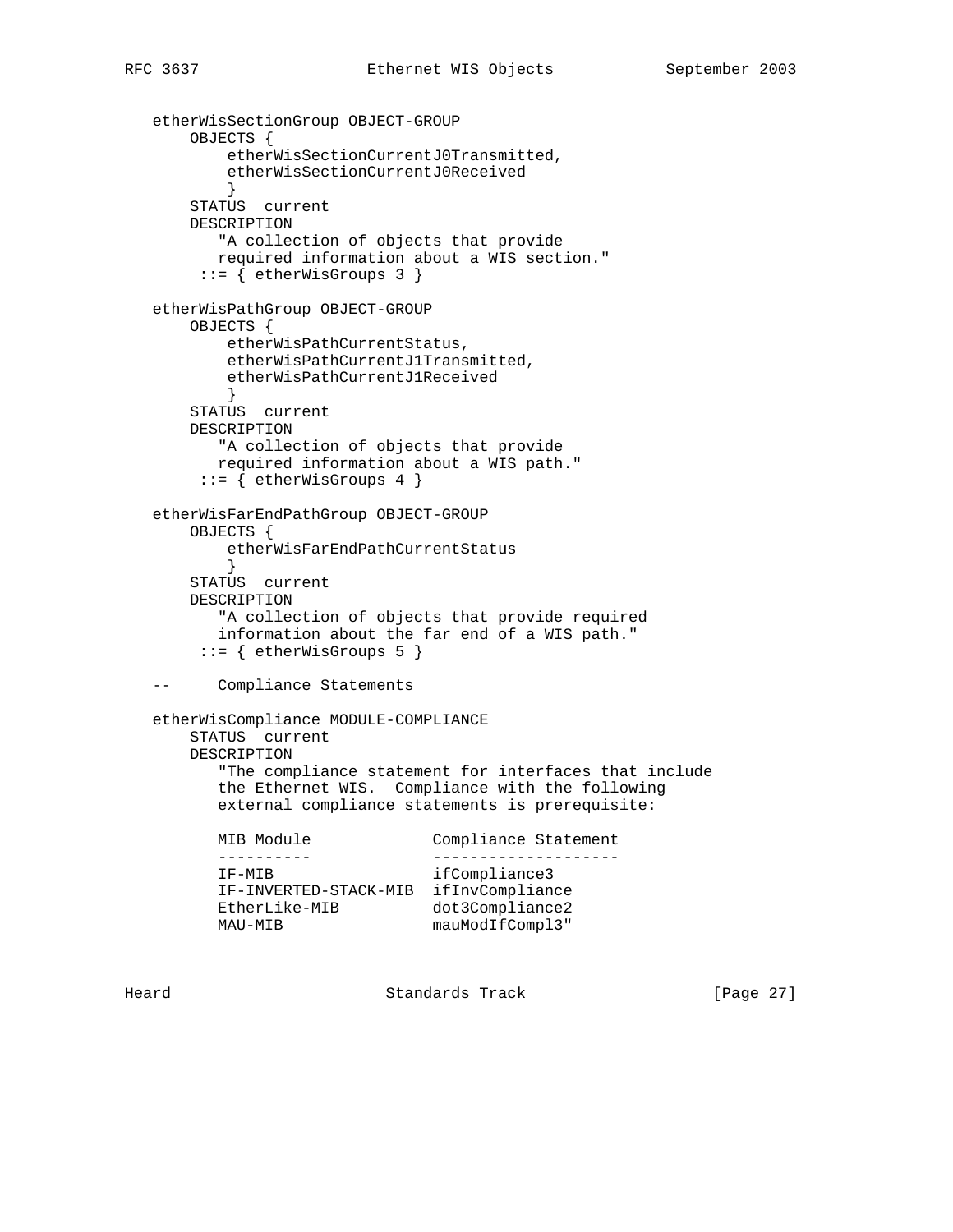```
 MODULE -- this module
          MANDATORY-GROUPS {
             etherWisDeviceGroupBasic,
              etherWisSectionGroup,
              etherWisPathGroup,
              etherWisFarEndPathGroup
 }
 OBJECT etherWisDeviceTxTestPatternMode
 SYNTAX INTEGER {
             none(1),
              squareWave(2),
              mixedFrequency(4)
 }
          DESCRIPTION
              "Support for values other than none(1),
              squareWave(2), and mixedFrequency(4)
              is not required."
 OBJECT etherWisDeviceRxTestPatternMode
 SYNTAX INTEGER {
             none(1),
              mixedFrequency(4)
 }
          DESCRIPTION
              "Support for values other than none(1)
              and mixedFrequency(4) is not required."
          GROUP etherWisDeviceGroupExtra
          DESCRIPTION
              "Implementation of this group, along with support for
              the value prbs31(3) for etherWisDeviceTxTestPatternMode
              and etherWisDeviceRxTestPatternMode, is necessary if the
              optional PRBS31 test pattern mode is to be supported."
          OBJECT etherWisDeviceRxTestPatternErrors
          WRITE-SYNTAX Gauge32 ( 0 )
          DESCRIPTION
              "An implementation is not required to
              allow values other than zero to be
              written to this object."
```
Heard **Example 28** Standards Track **Example 28** [Page 28]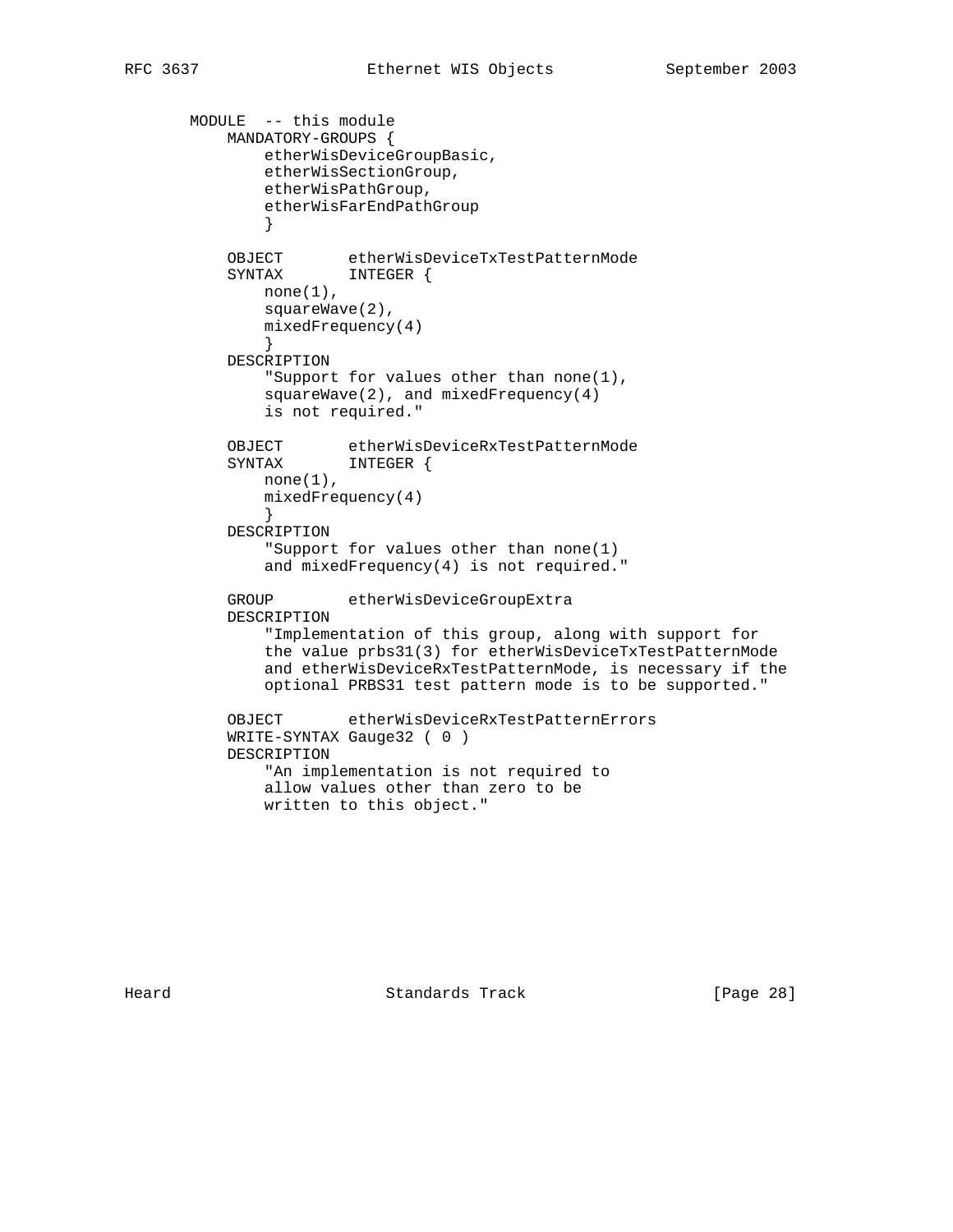```
 MODULE SONET-MIB
          MANDATORY-GROUPS {
            sonetMediumStuff2,
             sonetSectionStuff2,
             sonetLineStuff2,
             sonetFarEndLineStuff2,
             sonetPathStuff2,
             sonetFarEndPathStuff2
 }
 OBJECT sonetMediumType
 SYNTAX INTEGER {
             sonet(1)
 }
          MIN-ACCESS read-only
          DESCRIPTION
             "Write access is not required, nor is support
            for any value other than sonet(1)."
 OBJECT sonetMediumLineCoding
 SYNTAX INTEGER {
             sonetMediumNRZ(4)
 }
          MIN-ACCESS read-only
          DESCRIPTION
             "Write access is not required, nor is support
             for any value other than sonetMediumNRZ(4)."
 OBJECT sonetMediumLineType
 MIN-ACCESS read-only
          DESCRIPTION
             "Write access is not required."
          OBJECT sonetMediumCircuitIdentifier
          MIN-ACCESS read-only
          DESCRIPTION
             "Write access is not required."
 OBJECT sonetMediumLoopbackConfig
 SYNTAX BITS {
            sonetNoLoop(0),
             sonetFacilityLoop(1)
 }
          MIN-ACCESS read-only
          DESCRIPTION
             "Write access is not required, nor is support for values
             other than sonetNoLoop(0) and sonetFacilityLoop(1)."
```
Heard **Standards Track** [Page 29]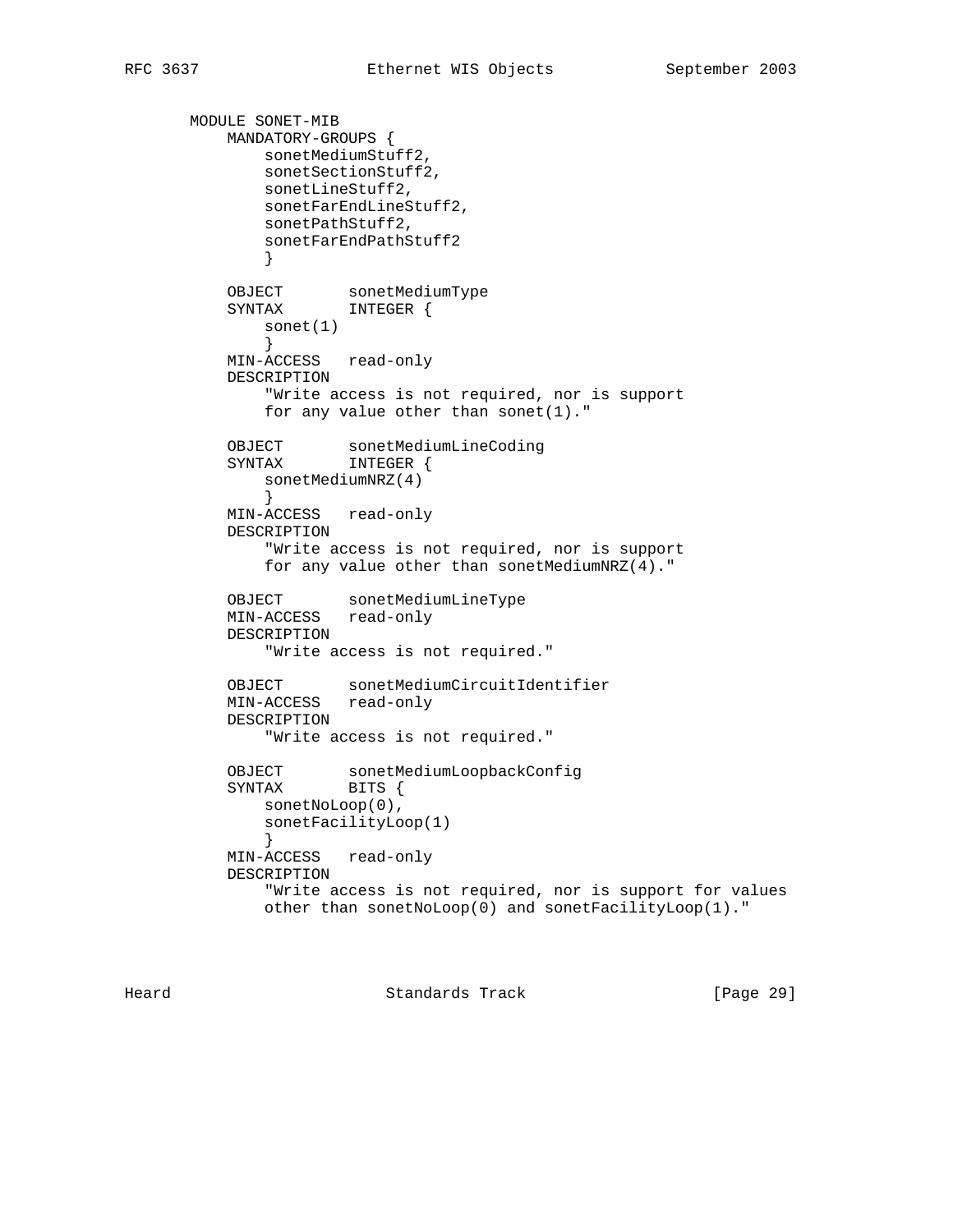OBJECT sonetSESthresholdSet MIN-ACCESS read-only DESCRIPTION "Write access is not required, and only one of the enumerated values need be supported." OBJECT sonetPathCurrentWidth SYNTAX INTEGER { sts192cSTM64(6) } MIN-ACCESS read-only DESCRIPTION "Write access is not required, nor is support for any value other than sts192cSTM64(6)." ::= { etherWisCompliances 1 }

#### END

5. Intellectual Property Statement

 The IETF takes no position regarding the validity or scope of any intellectual property or other rights that might be claimed to pertain to the implementation or use of the technology described in this document or the extent to which any license under such rights might or might not be available; neither does it represent that it has made any effort to identify any such rights. Information on the IETF's procedures with respect to rights in standards-track and standards-related documentation can be found in BCP-11. Copies of claims of rights made available for publication and any assurances of licenses to be made available, or the result of an attempt made to obtain a general license or permission for the use of such proprietary rights by implementors or users of this specification can be obtained from the IETF Secretariat.

 The IETF invites any interested party to bring to its attention any copyrights, patents or patent applications, or other proprietary rights which may cover technology that may be required to practice this standard. Please address the information to the IETF Executive Director.

6. Acknowledgments

 This document is a product of the IETF Hub MIB and AToM MIB Working Groups. It builds upon the work of the IEEE P802.3ae 10 Gigabit Ethernet Task Force.

Heard Standards Track [Page 30]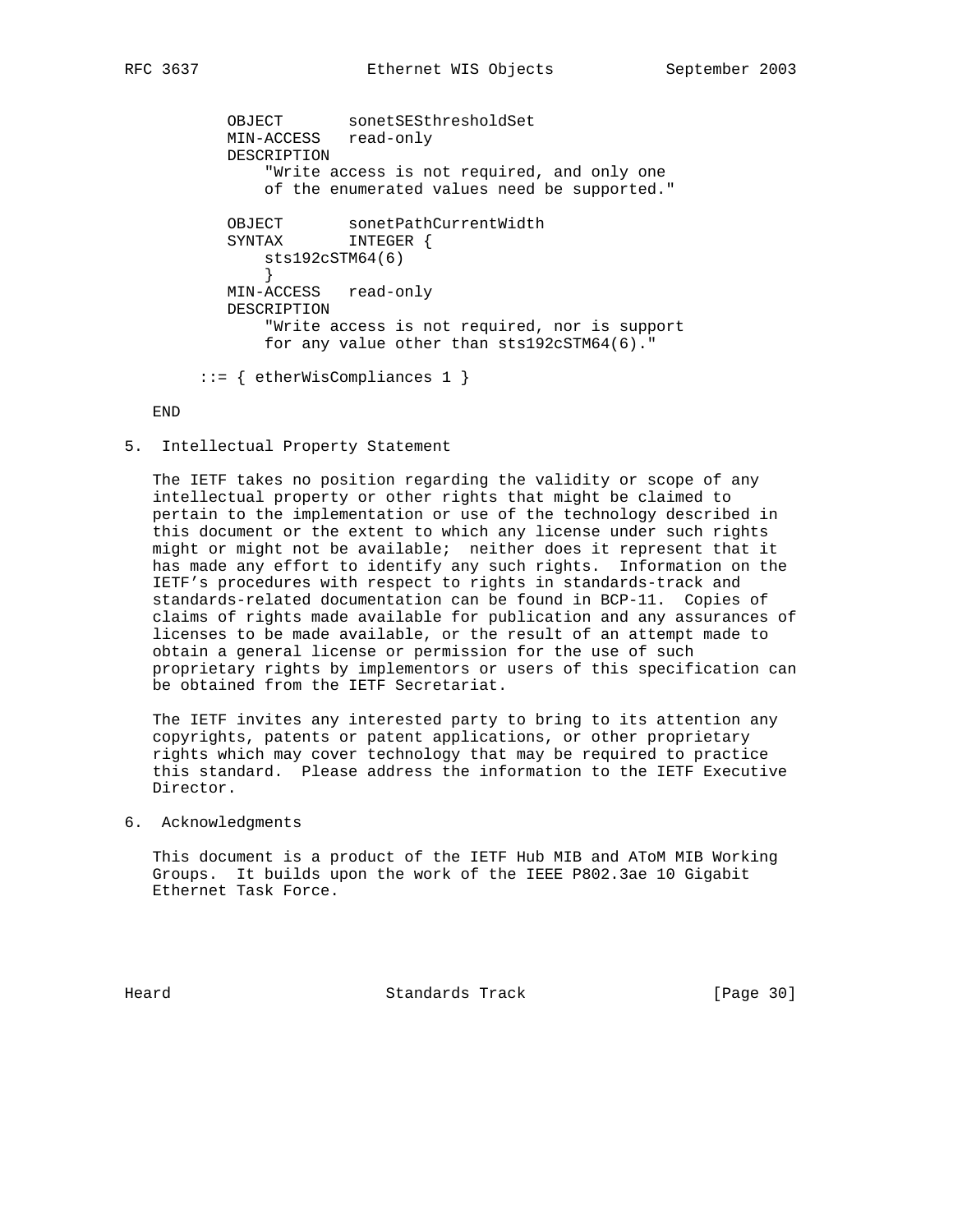### 7. Security Considerations

 There are five managed objects defined in this MIB module that have a MAX-ACCESS clause of read-write: etherWisDeviceTxTestPatternMode, etherWisDeviceRxTestPatternMode, etherWisDeviceRxTestPatternErrors, etherWisSectionCurrentJ0Transmitted, and etherWisPathCurrentJ1Transmitted. Writing to these objects can have the following potentially disruptive effects on network operation:

- o changing the transmit or receive test pattern mode or modifying the accumulated error count from a PRBS31 pattern test on an administratively disabled 10GBASE-W interface, which can interfere with an in-progress pattern test;
- o modifying the transmitted section trace and/or path trace message on an operational 10GBASE-W interface, which can cause connectivity alarms to be raised at the remote of the link.

 The user of this MIB module must therefore be aware that support for SET operations in a non-secure environment without proper protection can have a negative effect on network operations.

 The readable objects in this MIB module (i.e., those with MAX-ACCESS other than not-accessible) may be considered sensitive in some environments since, collectively, they provide information about the performance of network interfaces and can reveal some aspects of their configuration. In such environments it is important to control even GET and NOTIFY access to these objects and possibly even to encrypt their values when sending them over the network via SNMP.

 SNMP versions prior to SNMPv3 did not include adequate security. Even if the network itself is secure (for example by using IPSec), even then, there is no control as to who on the secure network is allowed to access and GET/SET (read/change/create/delete) the objects in this MIB module.

 It is RECOMMENDED that implementers consider the security features as provided by the SNMPv3 framework (see [RFC3410], section 8), including full support for the SNMPv3 cryptographic mechanisms (for authentication and privacy).

 Further, deployment of SNMP versions prior to SNMPv3 is NOT RECOMMENDED. Instead, it is RECOMMENDED to deploy SNMPv3 and to enable cryptographic security. It is then a customer/operator responsibility to ensure that the SNMP entity giving access to an instance of this MIB module is properly configured to give access to the objects only to those principals (users) that have legitimate rights to indeed GET or SET (change/create/delete) them.

Heard Standards Track [Page 31]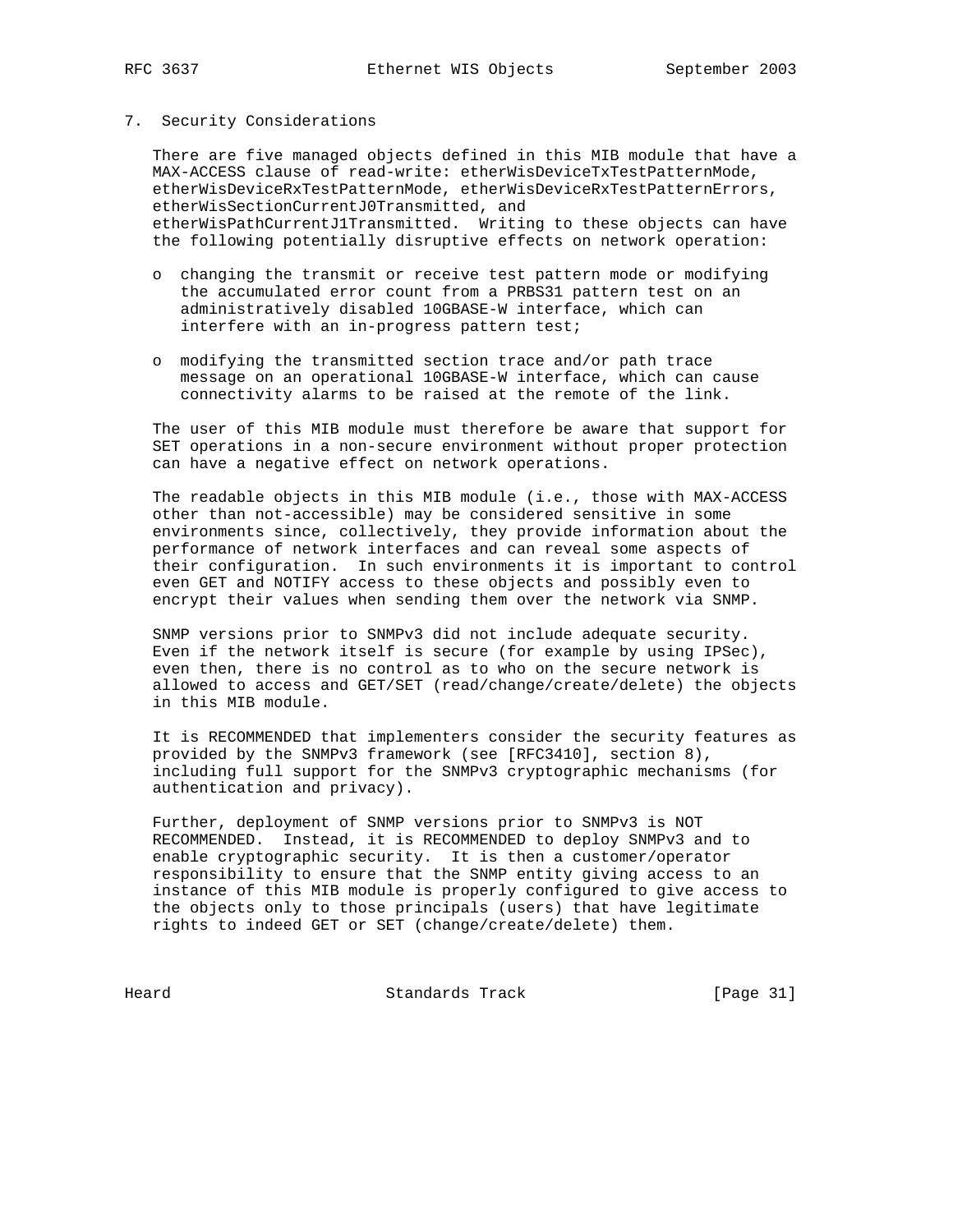# 8. References

- 8.1. Normative References
	- [RFC2119] Bradner, S., "Key words for use in RFCs to Indicate Requirements Levels", BCP 14, RFC 2119, March 1997.
	- [RFC2578] McCloghrie, K., Perkins, D., Schoenwaelder, J., Case, J., Rose, M. and S. Waldbusser, "Structure of Management Information Version 2 (SMIv2)", STD 58, RFC 2578, April 1999.
	- [RFC2579] McCloghrie, K., Perkins, D., Schoenwaelder, J., Case, J., Rose, M. and S. Waldbusser, "Textual Conventions for SMIv2", STD 58, RFC 2579, April 1999.
	- [RFC2580] McCloghrie, K., Perkins, D., Schoenwaelder, J., Case, J., Rose, M. and S. Waldbusser, "Conformance Statements for SMIv2", STD 58, RFC 2580, April 1999.
	- [RFC2863] McCloghrie, K. and F. Kastenholz, "The Interfaces Group MIB", RFC 2863, June 2000.
	- [RFC2864] McCloghrie, K. and G. Hanson, "The Inverted Stack Table Extension to the Interfaces Group MIB", RFC 2864, June 2000.
	- [RFC3592] Tesink, K., "Definitions of Managed Objects for the Synchronous Optical Network/Synchronous Digital Hierarchy (SONET/SDH) Interface Type", RFC 3592, September 2003.
	- [T1.231] American National Standard for Telecommunications Digital Hierarchy - Layer 1 In-Service Digital Transmission Performance Monitoring, ANSI T1.231-1997, September 1997.
	- [RFC3635] Flick, J., "Definitions of Managed Objects for the Ethernet-like Interface Types", RFC 3635, September 2003.
	- [RFC3636] Flick, J., "Definitions of Managed Objects for IEEE 802.3 Medium Attachment Units (MAUs)", RFC 3636, September 2003.

Heard **Standards Track** [Page 32]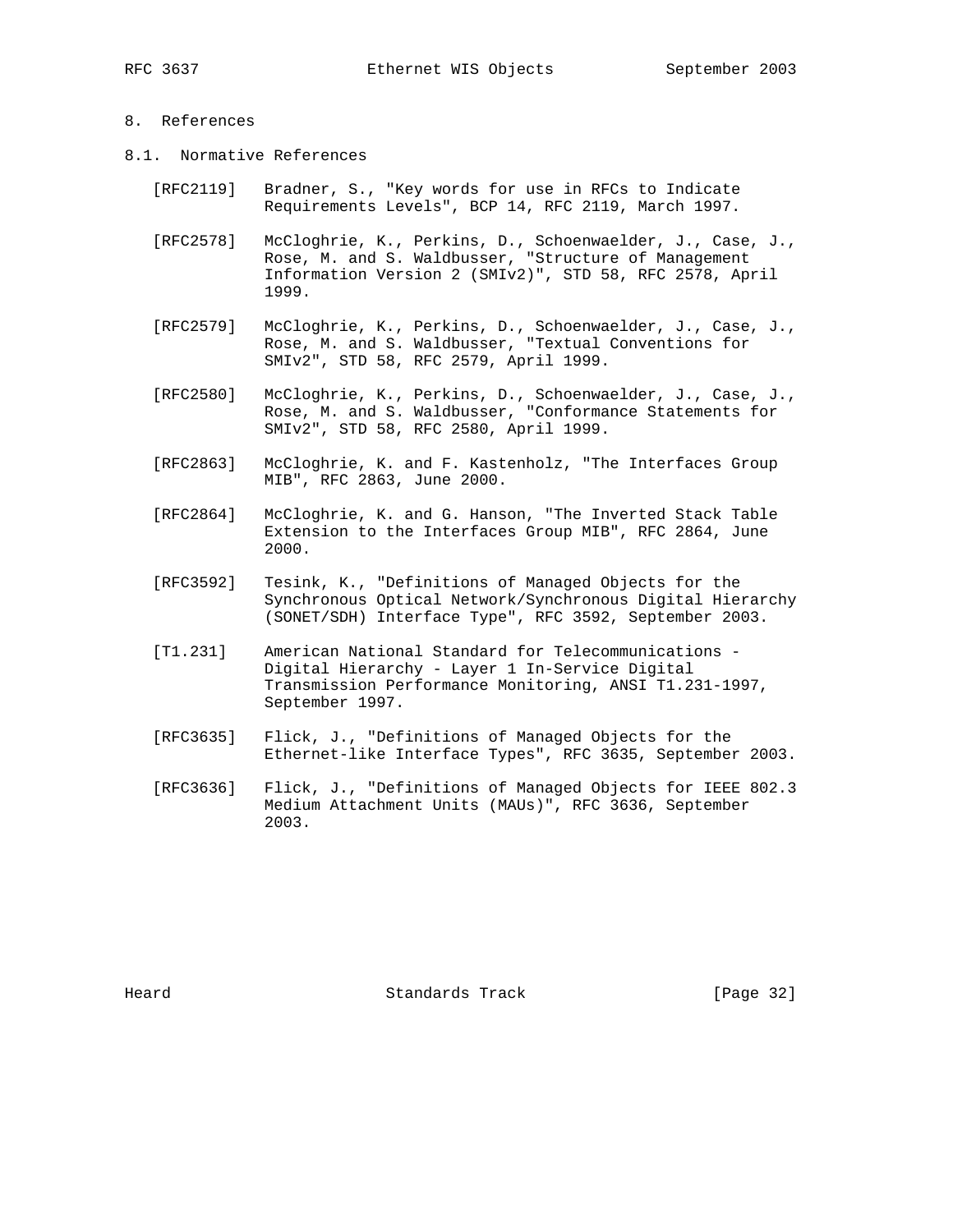[802.3ae] Institute of Electrical and Electronic Engineers, IEEE Std 802.3ae-2002, "IEEE Standard for Carrier Sense Multiple Access with Collision Detection (CSMA/CD) Access Method and Physical Layer Specifications - Media Access Control (MAC) Parameters, Physical Layer and Management Parameters for 10 Gb/s Operation", August 2002.

# 8.2. Informative References

 [RFC3410] Case, J., Mundy, R., Partain, D. and B. Stewart, "Introduction and Applicability Statements for Internet- Standard Management Framework", RFC 3410, December 2002.

Heard Standards Track [Page 33]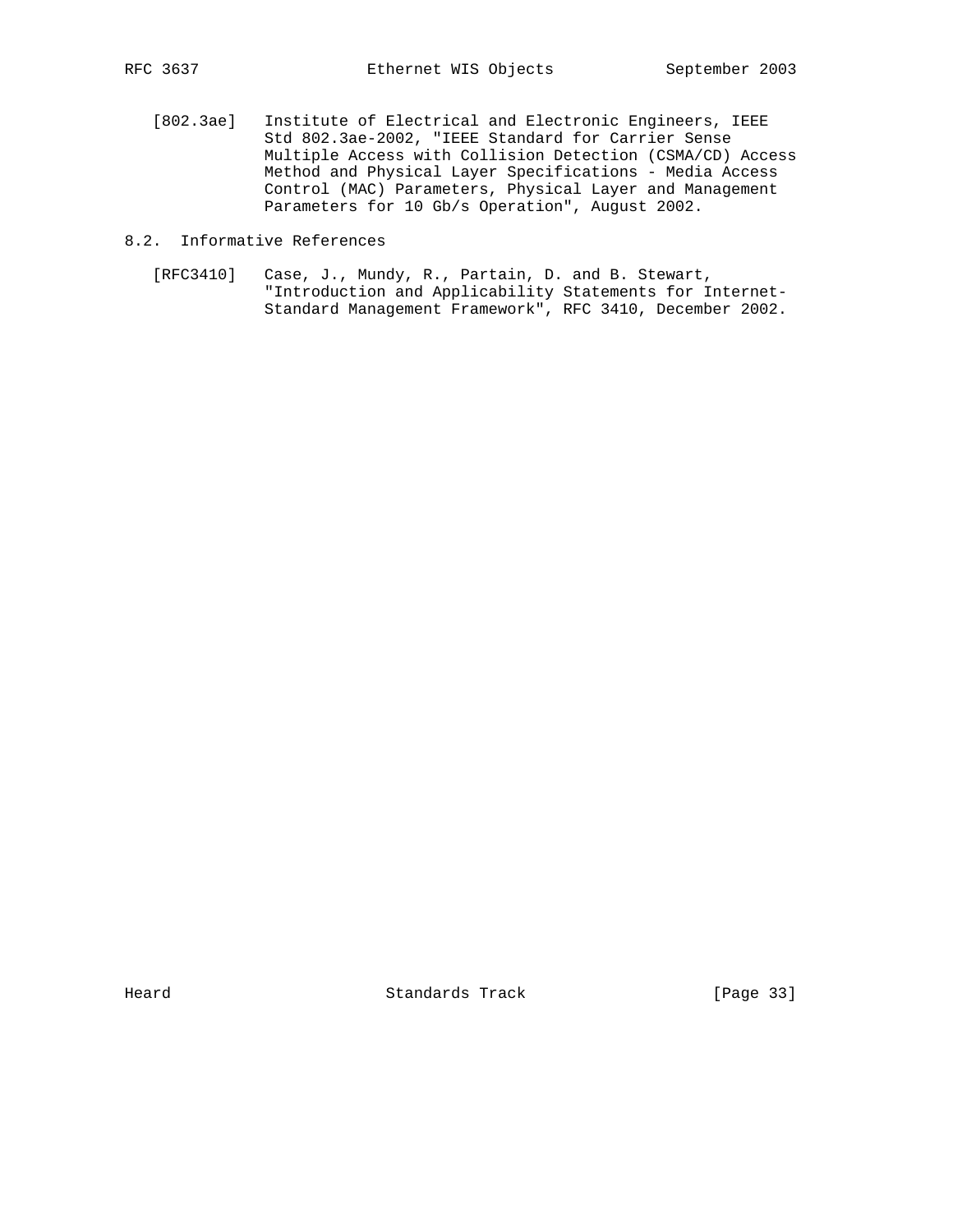Appendix A: Collection of Performance Data Using WIS MDIO Registers

 The purpose of this appendix is to illustrate how the WIS MDIO registers specified in [802.3ae] subclause 45.2.2 (and more specifically the subset required by [802.3ae] subclause 50.3.11) can be used to collect performance data either according to the conventions adopted by this document or according to the conventions specified in [802.3ae] Clause 30.

 For an agent implementing the SNMP managed objects required by this document the first step in collecting WIS performance data would be to poll the 10G WIS status 3 register and the various error count registers (10G WIS section BIP error count, 10G WIS line BIP errors, 10G WIS far end line BIP errors, 10G WIS path block error count, and 10G WIS far end path block error count) once per second. The 10G WIS status 3 register bits are all latched until read and so would indicate whether a given defect occurred any time during the previous second. The error count registers roll over modulo 2^16 or 2^32, and so to find the number of errors within the previous second the agent would need to subtract (modulo 2^16 or 2^32) the current reading from the reading taken one second ago. Armed with that information, the agent could determine for any layer whether the one second interval was an errored second, a severely errored second (that requires comparison with a threshold unless a defect is present), or a severely errored frame second. Determining whether a given second is or is not part of unavailable time requires additional logic; the most straightforward and accurate method is the delay-line approach outlined in Appendix A of [RFC3592]. With that information available the agent would be able to determine by how much each current count should be incremented (including effects of inhibiting). Implementations that conform to [T1.231] would end each 15-minute interval on time-of-day clock 1/4 hour boundaries; if the delay-line approach is used then a time-of-day timestamp would accompany the one-second statistics. At the end of each interval the current registers would be pushed onto the history stack and then would be cleared. The xyxIntervalValidData flags would be set to False(2) if the number of samples was not between 890 and 910 or, in the case of far-end counts, if a near-end defect occurred during the just-completed interval (see [T1.231] Section 9.1.2.2 for details).

 An agent implementing the [802.3ae] Clause 30 oWIS objects could also start by polling the 10G WIS status 3 register and the various error count registers to find the defects and error counts for the previous second, and it could determine the number of errors and whether the second was an errored second, a severely errored second, or a severely errored frame second in the same manner as above. The rest of the process would simply be to increment the generalized non resetable counters without consideration of any inhibiting rules.

Heard Standards Track [Page 34]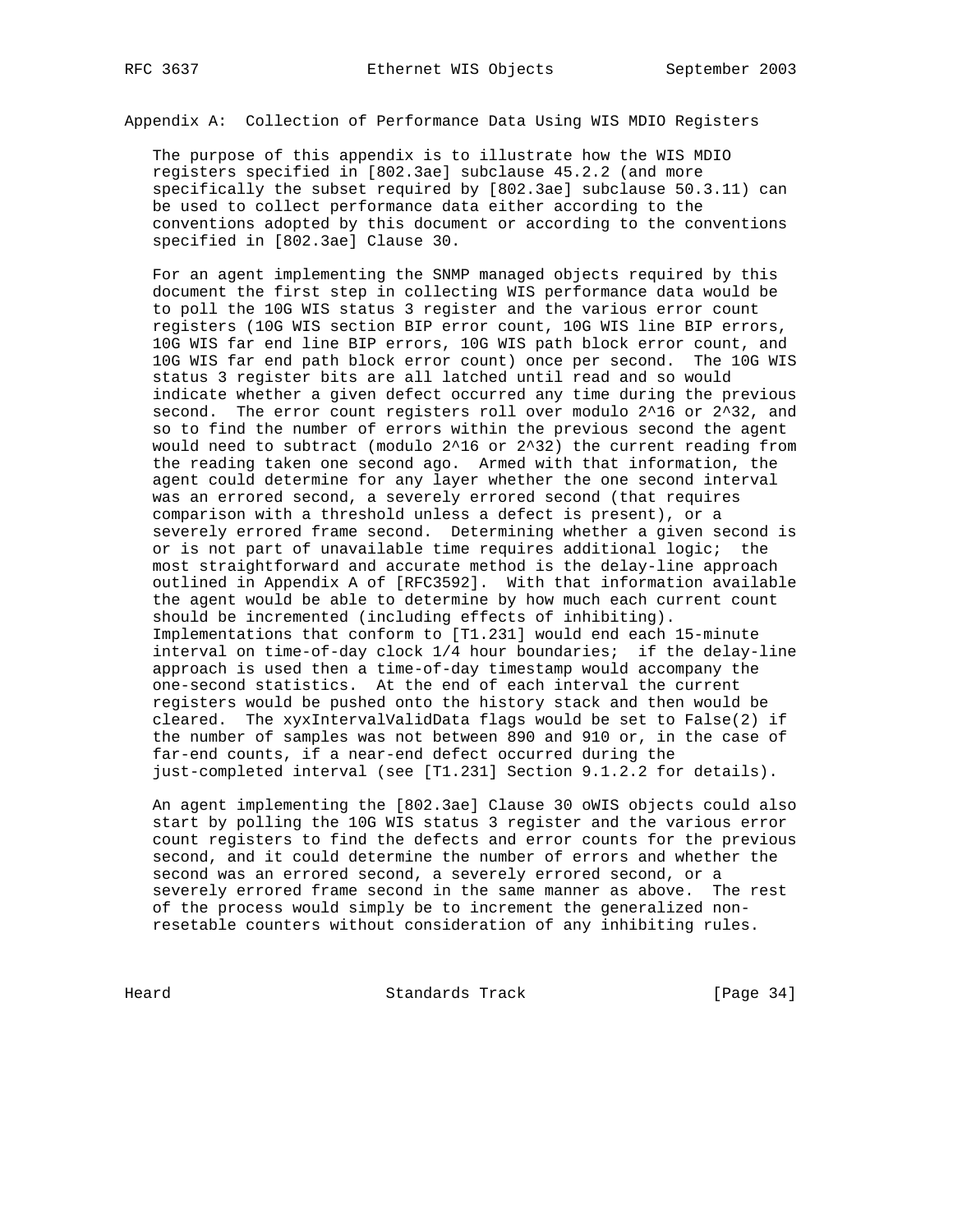Contributors

 Mike Ayers 1204 Knox Ave. San Jose, CA 95122 USA Phone: +1 408 857 6810 EMail: mike.ayers@earthling.net John Flick Hewlett-Packard Company 8000 Foothills Blvd. M/S 5557 Roseville, CA 95747-5557 USA Phone: +1 916 785 4018 Fax: +1 916 785 1199 EMail: johnf@rose.hp.com Kam Lam Lucent Technologies 101 Crawfords Corner Road, Room 4C-616A Holmdel, NJ 07733 USA Phone: +1 732 949 8338 EMail: hklam@lucent.com Kerry McDonald

 Institute for Applied Supercomputing California State University San Bernardino

 EMail: kerry\_mcd@hotmail.com kmcdonal@csci.csusb.edu

Heard Standards Track [Page 35]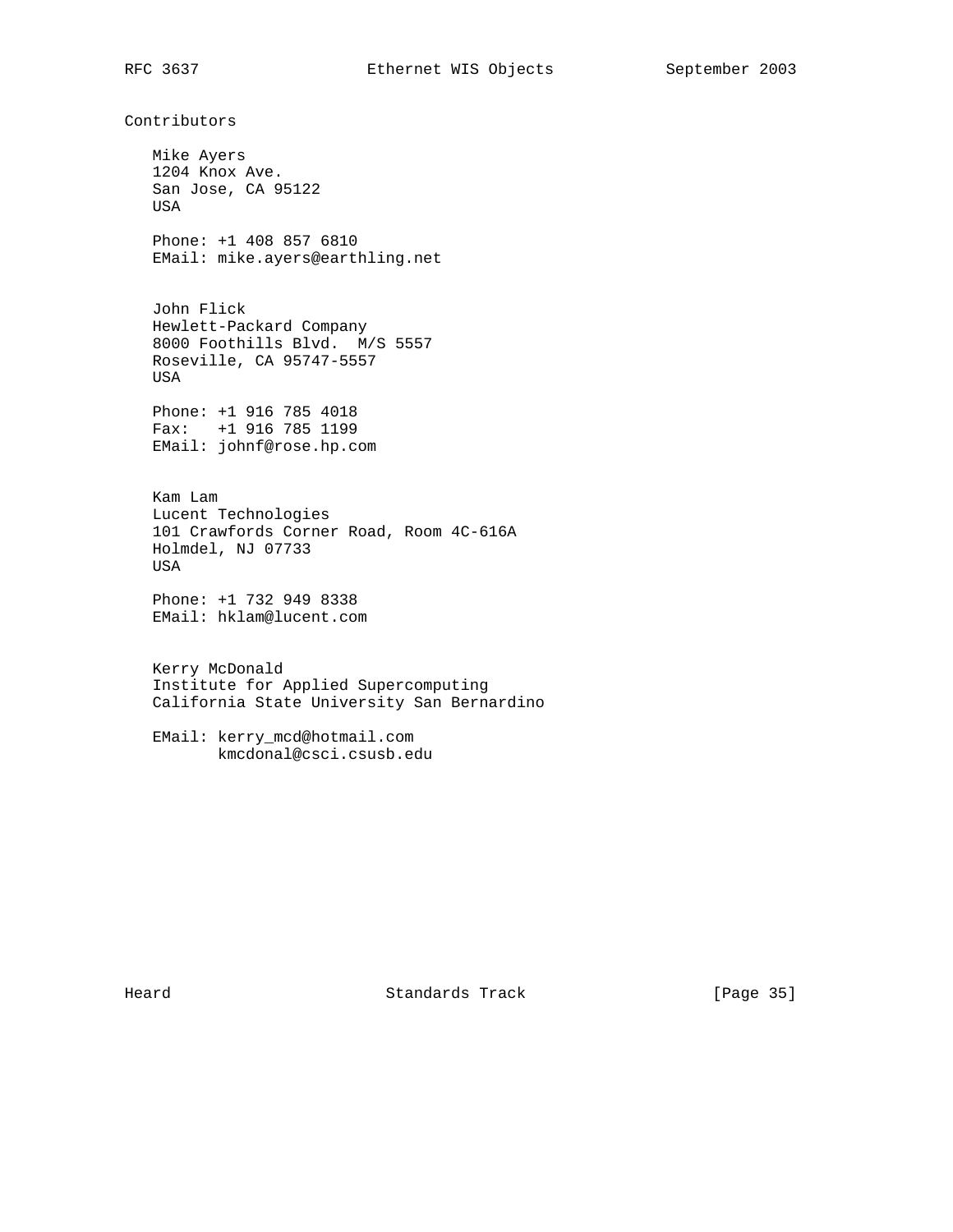K. C. Norseth L-3 Communications 640 N. 2200 West. Salt Lake City, Utah 84116-0850 USA Phone: +1 801 594 2809 EMail: kenyon.c.norseth@L-3com.com kcn@norseth.com Kaj Tesink Telcordia Technologies 331 Newman Springs Road P.O. Box 7020 Red Bank, NJ 07701-7020 USA Phone: +1 732 758 5254 EMail: kaj@research.telcordia.com Editor's Address C. M. Heard 600 Rainbow Dr. #141 Mountain View, CA 94041-2542 USA Phone: +1 650 964 8391 EMail: heard@pobox.com

Heard Standards Track [Page 36]